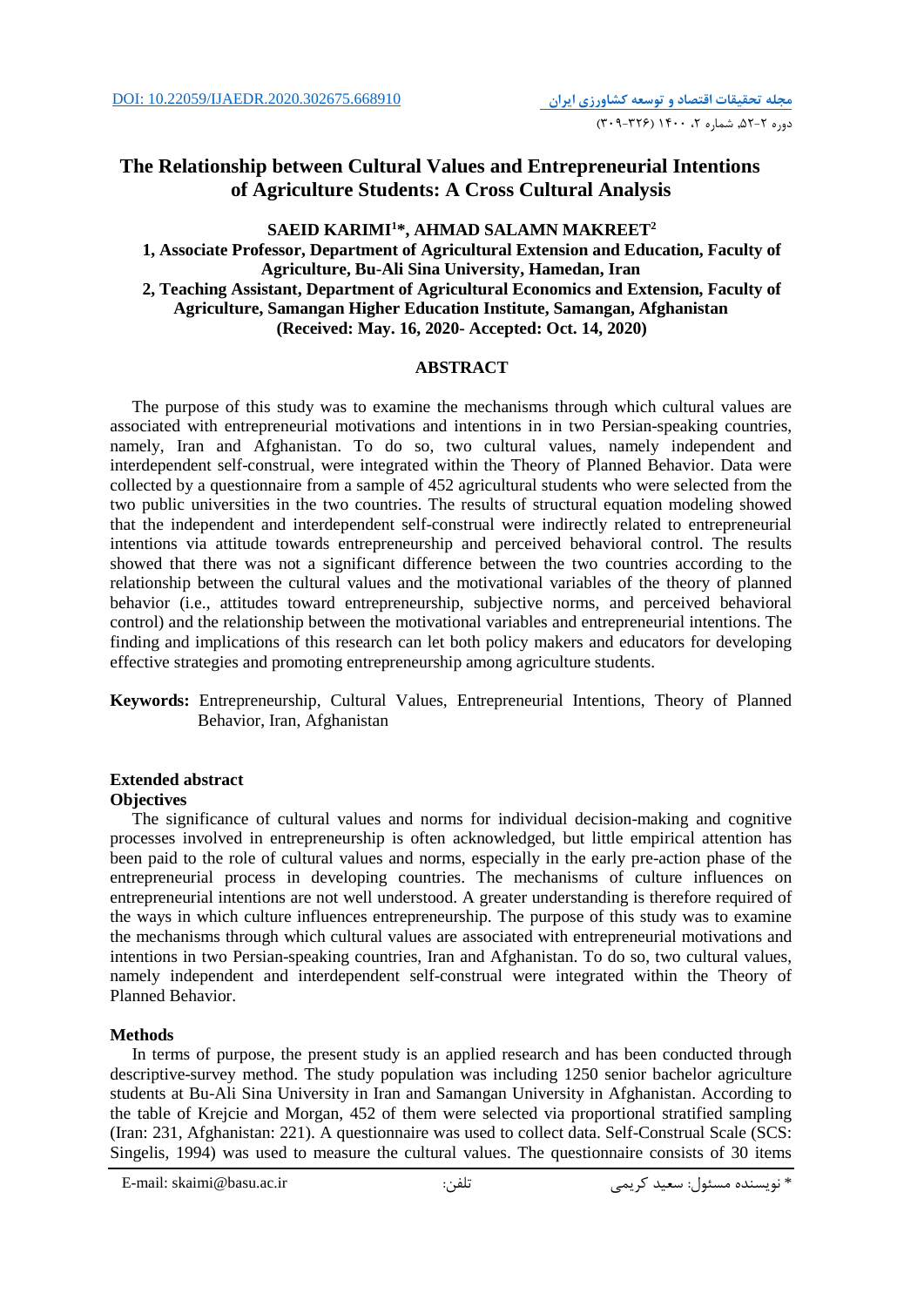with a five-point Likert scale. The Linen and Chen questionnaire (Liñán & Chen, 2009) was used to measure the variables of the Theory of Planned Behavior. This questionnaire measures the four variables of the Theory of Planned Behavior. The content and face validities of the questionnaire were confirmed by a panel of experts and its reliability was confirmed using Cronbach's alpha coefficient. Data were then analyzed using Partial Least Squares Structural Equation Modelling (PLS-SEM) by SmartPLS 3.0 software.

#### **Results**

The results showed that attitudes toward entrepreneurship and perceived behavioral control were significantly related to entrepreneurial intentions. There was, however, no significant relationship between subjective norms and entrepreneurial intentions. Moreover, the finding showed that the independent and interdependent self-construal were indirectly related to entrepreneurial intentions via attitude towards entrepreneurship and perceived behavioral control. The results also showed that there was not a significant difference between the two countries according to the relationship between the cultural values and the motivational variables of the Theory of Planned Behavior (i.e., attitude towards entrepreneurship, subjective norms and perceived behavioral control) and the relationship between the motivational variables and entrepreneurial intentions

#### **Discussion**

Based on the Theory of Planned Behavior, this study investigated the effect of cultural values, namely independent and interdependent self-construal, on entrepreneurial motivations and intentions in the Iranian and Afghan contexts. It also examined the mediating role of motivational factors, namely attitude towards entrepreneurship, subjective norms and perceived behavioral control, on the relationship between cultural values and entrepreneurial intentions. Consistent with our expectations, all hypotheses, except the direct relationship between subjective norms and entrepreneurial intentions were confirmed. These results are supported by the literature (e.g., Karimi et al., 2019; Farrukh et al., 2019; Liñán et al., 2016). This study addressed the role of cultural values on entrepreneurial intentions among Iranian and Afghan agriculture students and opened avenues for further investigations. The findings provide support for the assumption that external variables including cultural values can relate indirectly to behavioral intention via the antecedents of intentions and determine- at least in part- the relative importance of attitude toward entrepreneurship, subjective norms, and perceived behavioral control for behavioral intention (Fishbein & Ajzen, 2010). According to the results, the perceived behavioral control has the strongest and the subjective norms has the weakest relation on their entrepreneurial intentions for agricultural students of Iran and Afghanistan. This result suggests that the formation of students' entrepreneurial intentions is based more on the personal considerations than the normative and social considerations. By examining cultural values at the level of the individual and integrating this information into a cognitive model of entrepreneurial intentions, we have contributed to a better understanding of the individual-level cultural values themselves and their roles in the formation of entrepreneurial attitudes and intentions. Moreover, the findings of the research have implications for theory and practice and can provide useful insights into promoting and developing students' entrepreneurial motivations and entrepreneurial intentions. To enhance entrepreneurial intentions, educators and counselors could improve perceived behavioral control and positive attitudes toward entrepreneurship. According to the literature (Karimi et al., 2014, 2019), using entrepreneurial role models, providing authentic learning opportunities (e.g., real-life business design and implementation), conducting case studies on successful entrepreneurs, and playing the film and story of their lives in the classroom could help to increase the motivational factors.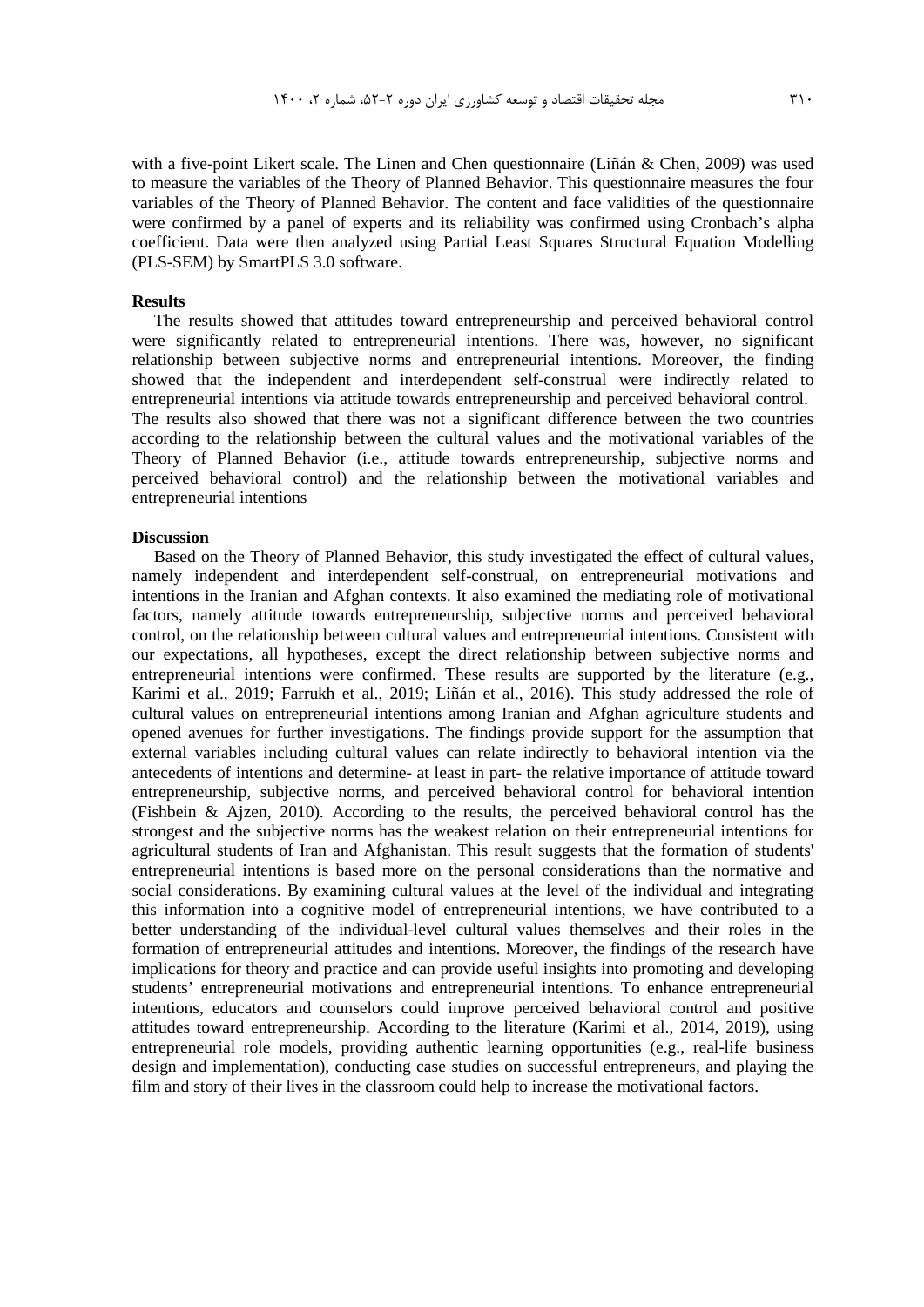# **رابطه بین ارزشهاي فرهنگی و قصد کارآفرینانه دانشجویان کشاورزي: یک تحلیل میانفرهنگی**

**2 سعید کریمی ،1 احمد سلمان مکریت ،1 دانشیار گروه ترویج و آموزش کشاورزي، دانشکده کشاورزي، دانشگاه بوعلی سینا، همدان، ایران ،2 دستیار آموزشی، گروه اقتصاد و ترویج کشاورزي، موسسه تحصیلات عالی سمنگان، سمنگان، افغانستان (تاریخ دریافت: -99/2/27 تاریخ تصویب: 99/7/23)**

**چکیده**

**هدف پژوهش حاضر بررسی ساز و کارهایی است که از طریق آن ارزشهاي فرهنگی با انگیزش و قصد کارآفرینانه در دو کشور فارسی زبان، یعنی ایران و افغانستان رابطه دارند. بدین منظور، دو نوع ارزش فرهنگی، یعنی خودتفسیري مستقل و وابسته با مدل رفتار برنامه- ریزي شده ادغام و بررسی شدند. دادههاي پژوهش با استفاده از پرسشنامه از 452 دانشجوي کشاورزي (231 نفر از دانشگاه بوعلی سینا و 221 نفر از دانشگاه سمنگان) گردآوري شدند. نتایج مدلیابی معادلات ساختاري نشان داد که خودتفسیري مستقل و وابسته به طور غیرمستقیم و از طریق نگرش نسبت به کارآفرینی و کنترل رفتاري درك شده با قصد کارآفرینانه رابطه داشتند. نتایج نشان داد که اهمیت نسبی عوامل انگیزشی (یعنی نگرش، هنجارهاي ذهنی و کنترل رفتاري دركشده) و پیشآیند آنها (یعنی ارزشهاي فرهنگی) در دو کشور تفاوت معنیداري ندارند. نتایج این مطالعه میتواند به سیاستگذاران و آموزشگران در تدوین و توسعه راهبردهاي اثربخش براي ارتقاء و توسعه فعالیتهاي کارآفرینانه در بین دانشجویان کشاورزي کمک کند.** 

**واژههاي کلیدي: كارآفرینی، ارزشهاي فرهنگی، قصد کارآفرینانه، نظریه رفتار برنامه- ریزي شده، ایران، افغانستان**

#### **مقدمه**

ادبیات تحقیق نشان میدهد که کارآفرینی یک منبع ضروري ایجاد شغل، توسعه اقتصادي، افزایش بهرهوري و رفاه اجتماعی است (2017 .Karimi et al) و قصد نقش مهمی در رفتار کارآفرینانه و راهاندازي کسب و کارهاي جدید بازی میکند ;Kautonen et al., 2015 (2010 .,al et Drnovšek. در زمینه پیشآیندهاي قصد کارآفرینانه به ویژه در کشورهاي غیر غربی و در حال توسعه مانند ایران و افغانستان اطلاعات کمی وجود دارد بیشتر .)Karimi et al., 2017; Farrukh et al., 2019) تحقیقات انجامشده درباره کارآفرینی در کشورهاي

توسعه یافته غربی انجام شده که بیشتر فردگرا هستند و از لحاظ ارزشهاي فردي، اجتماعی و فرهنگی تفاوت عمدهاي با کشورهاي غیرغربی در حال توسعه جمعگرا دارند و به همین دلیل ممکن است دستاوردهاي به دست آمده در کشورهاي توسعهیافته غربی قابل کاربرد در کشورهای درحال توسعه نباشد .,Bruton et al (2019 .,201 .2008; Karimi et al واین که تأثیر فرهنگ بر نگرش و رفتار مورد اذعان همگان است (2016 ,Kirkley(، اطلاعات بسیار کمی درباره تأثیر ارزشها و جهتگیريهاي فرهنگی در سطح فردي بر قصد و رفتار کارآفرینانه و پیشآیندهاي آن وجود دارد.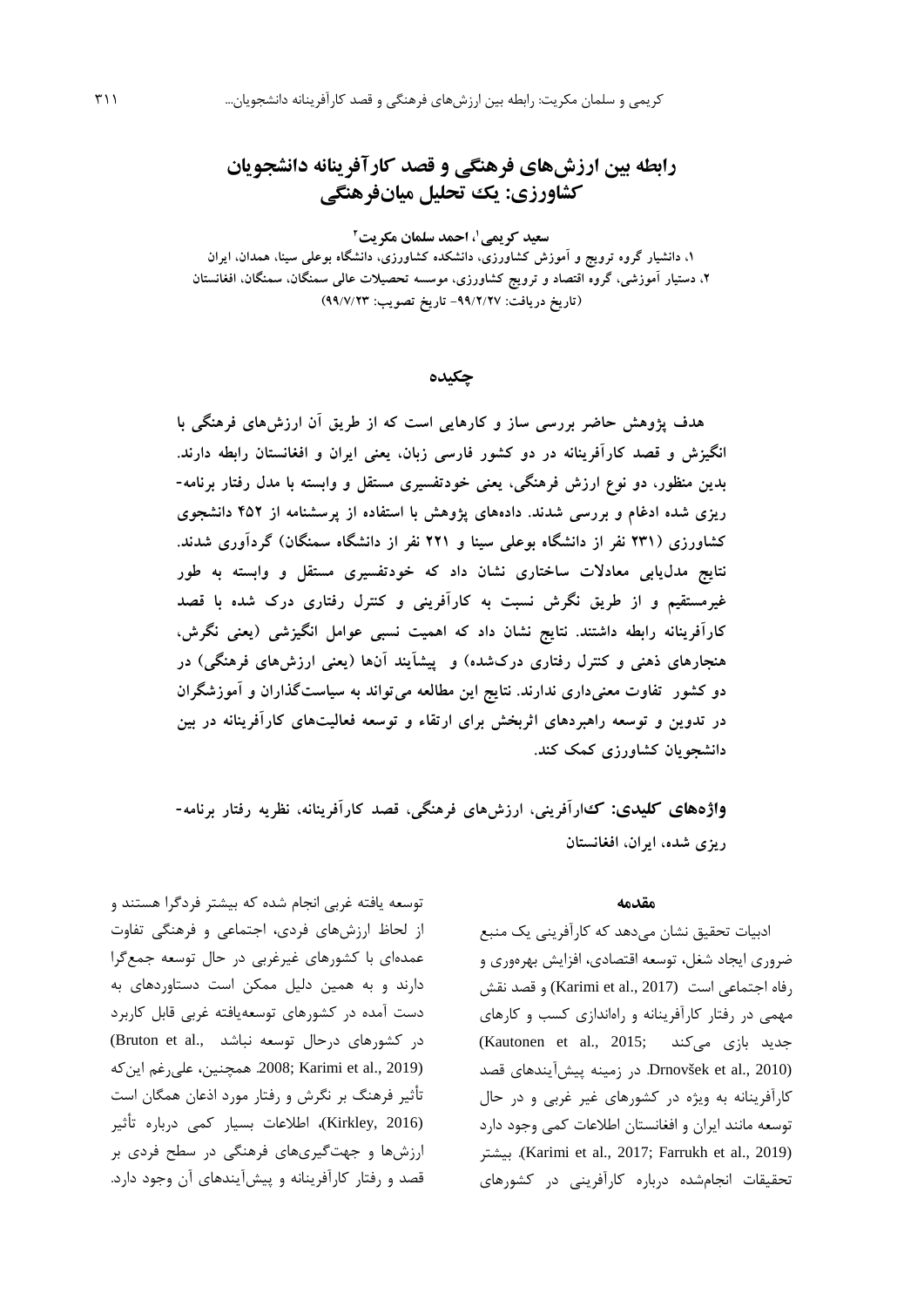بنابراین، محققان پیشنهاد میکنند که مطالعات بیشتري درباره تأثیر ارزشهاي فرهنگی بر قصد کارآفرینانه انجام .(Farrukh et al., 2019; Karimi et al., 2019) شود

با بهرهگیري از ادبیات تحقیق در حوزه کارآفرینی درباره مدل رفتار برنامهریزي شده و جهتگیريهاي فرهنگی، در پژوهش حاضر یک مدل قصد کارآفرینانه تدوین شده و اثرات عوامل انگیزشی و ارزشهاي فرهنگی در سطح فردي بر روي قصد کارآفرینانه در دو کشور فارسی زبان در حال توسعه یعنی ایران و افغانستان مورد بررسی قرار گرفته است. به طور خاص، پژوهش حاضر سعی دارد تا نقش میانجیگري عوامل انگیزشی بر رابطه ارزشهاي فرهنگی و قصد کارآفرینانه دانشجویان کشاورزي دو کشور ایران و افغانستان را بررسی کند. این مدل توسعهیافته قصد کارآفرینانه در پژوهشهاي پیشین کمتر مورد توجه قرار گرفته است. این مدل درك عمیقتر و بینش بیشتري نسبت به قصد کارآفرینانه و ارزشهاي فرهنگی فراهم میکند. در پژوهش حاضر، همچنین به تدوین مداخلات آموزشی براي ارتقاء قصد کارآفرینانه در بین دانشجویان کمک میکند. الگوها و نظریههاي مختلفی در رابطه با قصد و رفتار کارآفرینانه ارایه شده است. لیکن، متداولترین و ,Ajzen ([١](#page-3-0) معتبرترین آنها نظریه رفتار برنامهریزي شده (1991 میباشد. بر اساس این نظریه، مهمترین تعیینکننده رفتار کارآفرینی، قصد کارآفرینانه است. پژوهشهاي مختلف هم بیانگر آن است که قصد کارآفرینانه مهمترین پیشبینی کننده رفتار کارآفرینی در آینده میباشد (2015 *.*,*al et* Kautonen(. قصد کارآفرینانه نیز تحت تأثیر سه مؤلفه یا سازه انگیزشی قرار دارد: (الف) هنجارهاي ذهنی (یعنی فشار اجتماعی دركشده توسط فرد براي انجام یا انجام ندادن رفتار کارآفرینی و آغاز یک کسب و کار جدید)؛ (ب) نگرش نسبت به کارآفرینی (یعنی ارزشیابی مثبت یا منفی شخص از انجام رفتار کارآفرینی و راهاندازي یک کسب و کار جدید)؛ و (ج) کنترل رفتاري درك شده (درك فرد از میزان دشواري یا آسانی راهاندازي یک کسب و کار جدید و میزان موفقیت وي در انجام یا انجام ندادن آن).

این مفهوم در واقع مشابه مفهوم خودکارآمدي Bandura (1997) است. در هر دو مفهوم، احساس توانایی براي انجام رفتار مورد نظر بسیار مهم است ( ;2002 ,Ajzen .(Fishbein & Ajzen, 2010

پژوهشگران مختلف نظریه رفتار برنامهریزي شده را براي بررسی قصد کارآفرینانه دانشجویان به کار بردهاند و ثابت کردهاند که سه عامل انگیزشی با قصد کارآفرینانه Alam et al., 2019; Joshi et دارند مثبتی رابطه آنان .(Karimi, 2016, 2020؛ al., 2020; Shi et al., 2020) البته قدرت تبیینی و اهمیت نسبی آنها در رفتارها، موقعیتها، نمونهها و کشورهاي مختلف یکسان نیست و شرایط اقتصادي و اجتماعی-فرهنگی، اهمیت نسبی و میزان تاثیر آنها را تعدیل میکند .,al et Karimi( (.2016 بنابراین، مطالعه حاضر در قدم اول به بررسی روابط بین قصد کارآفرینانه و سه عامل انگیزشی در بین دانشجویان کشاورزي دو کشور ایران و افغانستان میپردازد. بر اساس آنچه بیان شد، فرضیه زیر به عنوان یکی از فرضهاي این پژوهش ارایه میشود:

فرضیه :1 بین قصد کارآفرینانه دانشجویان و (الف) نگرش آنها نسبت به کارآفرینی، (ب) هنجارهاي ذهنی و (ج) کنترل رفتاري درك شده رابطه مثبتی وجود دارد.

فرهنگ مجموعهاي از ارزشهاي اساسی مشترك است که به شکلگیري رفتار اعضاي جامعه کمک می- کند (1997 ,Inglehart(. از اینرو، یک جنبه مهم از فرهنگ، ارزشها هستند. ارزشها همچنین در شکل- گیري نگرش و وقوع رفتار بسیار حیاتی هستند (Dumas & Ter Hofstede, 2001; Homer & Kahle, (.1988 آنها به عنوان معیاري براي انتخاب رفتار، قضاوتها و ترجیحات استفاده میشوند، زیرا آنها به طور ریشهاي در فرد و فرهنگ بنا شدهاند. ارزشها نقش خیلی اساسی در تصمیمگیريهاي انسان ایفاء میکنند .(Farrukh et al., 2019; Karimi et al., 2019)

<span id="page-3-0"></span>اهمیت ارزشهاي فرهنگی براي تصمیمگیريهاي فردي و فرآیندهاي شناختی در کارآفرینی مورد تأیید بیشتر محققان است، اما تحقیقات تجربی اندکی درباره نقش این ارزشها به ویژه در مرحلهي اولیه پیش از اقدام فرآیند کارآفرینی یعنی قصد کارآفرینانه انجام شده (Fayolle et al., 2010; Liñán et al., 2016; است

 $\overline{a}$ 

<sup>1.</sup> Theory of Planned Behavior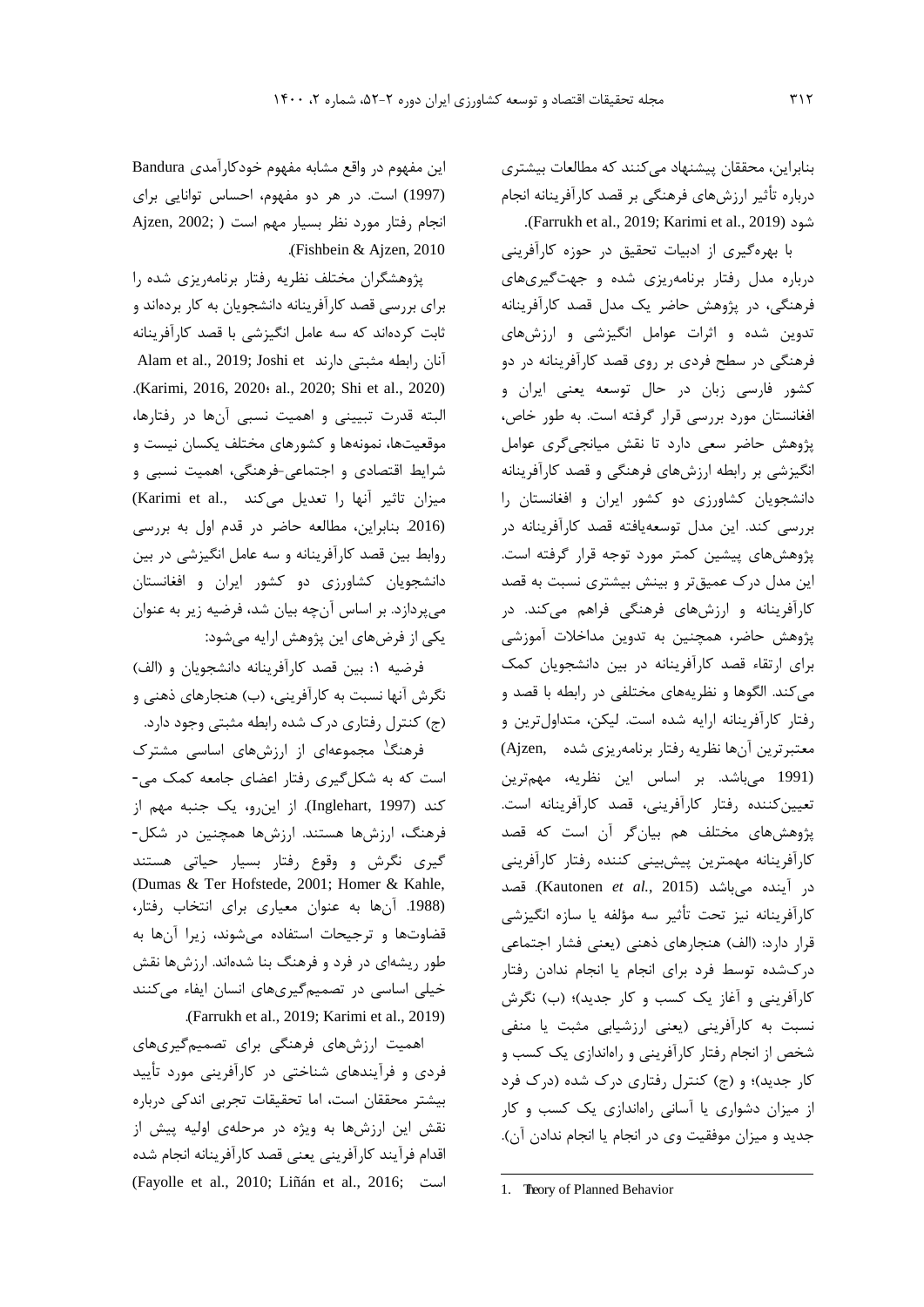(2019 .Karimi et al., نتایج اندک تحقیقات انجامشده نیز مبهم یا متناقض هستند. بنابراین، درك و شناخت بیشتري از ساز و کار تأثیر ارزشهاي فرهنگی بر کارآفرینی، لازم است ;2008 ,Clercq De & Bowen( .Hayton et al., 2002)

به علاوه، در بیشتر تحقیقات انجام شده، ابعاد فرهنگ ملی مدنظر قرار گرفته و کشور را به عنوان یک واحد کامل و یک دست در نظر گرفتهاند ,Hofstede( (2003 و از این جهت، اطلاعات کمی درباره تفاوتهاي فردي و درون گروهی ارایه شده است. اعضاي یک جامعه میتوانند ارزشها و هنجارهاي فرهنگی متفاوتی داشته باشند. مردم در یک جامعه جمعگرا ممکن است برخی اوقات و در برخی شرایط به صورت فردگرا عمل کنند، همانطور که افراد در یک جامعه فردگرا ممکن است بعضی اوقات جمع گرا رفتار کنند ;Triandis, 1995) (2019 .,al et Karimi. استفاده از فرهنگ ملی براي پیشبینی رفتار فردی، مناسب نمیباشد McCoy et) ،دلیل همین به .al., 2005; Straub et al., 2002) محققان پیشنهاد میکنند که در بررسی نقش ارزشهاي فرهنگی بر قصد و رفتار کارآفرینی، باید این ارزشها در سطح فردی سنجیده شوند ;3013 .Shinnar et al .Karimi et al., 2019)

مهمترین ارزشهاي فرهنگی در تحقیقات کارآفرینی، فردگرایی و جمعگرایی هستند. در مطالعه حاضر از خودپنداره یا خودتفسیري مستقل و وابسته براي سنجش فردگرایی و جمعگرایی در سطح فردي استفاده شد. نظریه رفتار برنامهریزي شده فرض میکند که متغیرهاي برونزا مانند فرهنگ میتوانند رفتار و قصد را به دو طریق تحت تأثیر قرار دهند. نخست، متغیرهاي برونزا میتوانند قصد و رفتار افراد را به صورت غیرمستقیم از طریق تأثیر بر نگرش افراد (مانند نگرش، هنجارهاي ذهنی و کنترل رفتاري دركشده) تحت تأثیر قرار دهند. دوم، عوامل برونزا میتوانند روابط بین نگرشها و قصد و رفتار را تعدیل نمایند (2011 ,Ajzen & Fishbein(. در این مطالعه نحوه تأثیر غیرمستقیم ارزشهاي فردي با قصد

١طور کلی، خودتفس[یر](#page-4-0)ي مستقل، مردم را به انفصال و مارکوس و کیتایاما بیان میکنند که خودتفسیري تفاوت فردي در ادراك مردم از جهان و نقش آنها در جهان میباشد (Markus & Kitayama, 1991). به عبارت دیگر، خودتفسیري به عنوان «مجموعهاي از افکار، احساسات و اقدامات مربوط به رابطه یک شخص با دیگران و خود به عنوان فردي متمایز از دیگران» بیان میشود (1994 ,Singelis(. در حالی که افراد ممکن است به ارزشهاي فرهنگی خود وفادار بمانند یا نمانند، اما به طور کلی، مردم در کشورهاي جمعگرا به خاطر منافع و اتکايشان به دیگران، براي خودتفسیري وابسته ارزش بالایی قایل هستند. در مقابل، مردم در کشورهاي فردگرا غالبا خودتفسیري مستقل دارند و پیشرفت فردي را نسبت به موفقیت گروهی ترجیح میدهند. البته ممکن است تفاوتهاي فردي قابل توجهی در میزانی که مردم این ارزشها را میپذیرند، وجود داشته باشد و بعضی از افراد هر دو ارزشهاي مستقل و وابسته را (Singelis, 1994; Sinha & Tripathi, باشند داشته (2002 ,Suh & Triandis; .1994 افراد با خودتفسیري مستقل، به استقلال فردي و رسـیدن بـه اهداف فردي تأکید میکنند، در حالی که افراد با خودتفسیري وابسته به متناسب بودن با گروه اجتماعی و رسـیدن بـه اهداف جمعی تأکید دارند (2017 ,Yang, Nan & Zhao). به جدایی از دیگران سوق میدهد، در حالی که خودتفسیري وابسته مردم را به ارتباط بیشتر با زمنیه اجتماعی و دیگران سوق میدهد. خودتفسیري مستقل معمولاً همراستا با فرهنگهاي کشورهاي توسعهیافته غربی فردگراست، در حالیکه خودتفسیري وابسته به طور ذاتی مظهر فرهنگهاي شرقی جمعگراست (1991 ,Markus & Kitayama). تغییرات اخیر در ساختارهاي خانواده و افزایش شهرنشینی در کشورهاي در حال توسعه، باعث ایجاد تغییر در خودتفسیري افراد شده است (.,2018al et Zahid(. گرایش به کشف ویژگیهاي منحصر به فرد در افراد در کشورهاي در حال توسعه حتی در فرهنگهاي جمعگرا افزایش پیدا کرده (Dogan & Ozmen, 2017; Mancha& Yoder, است

-

کارآفرینانه از طریق مولفههاي نظریه رفتار برنامهریزي شده، بررسی میشود.

<span id="page-4-0"></span><sup>1.</sup> Independent and interdependent self-construal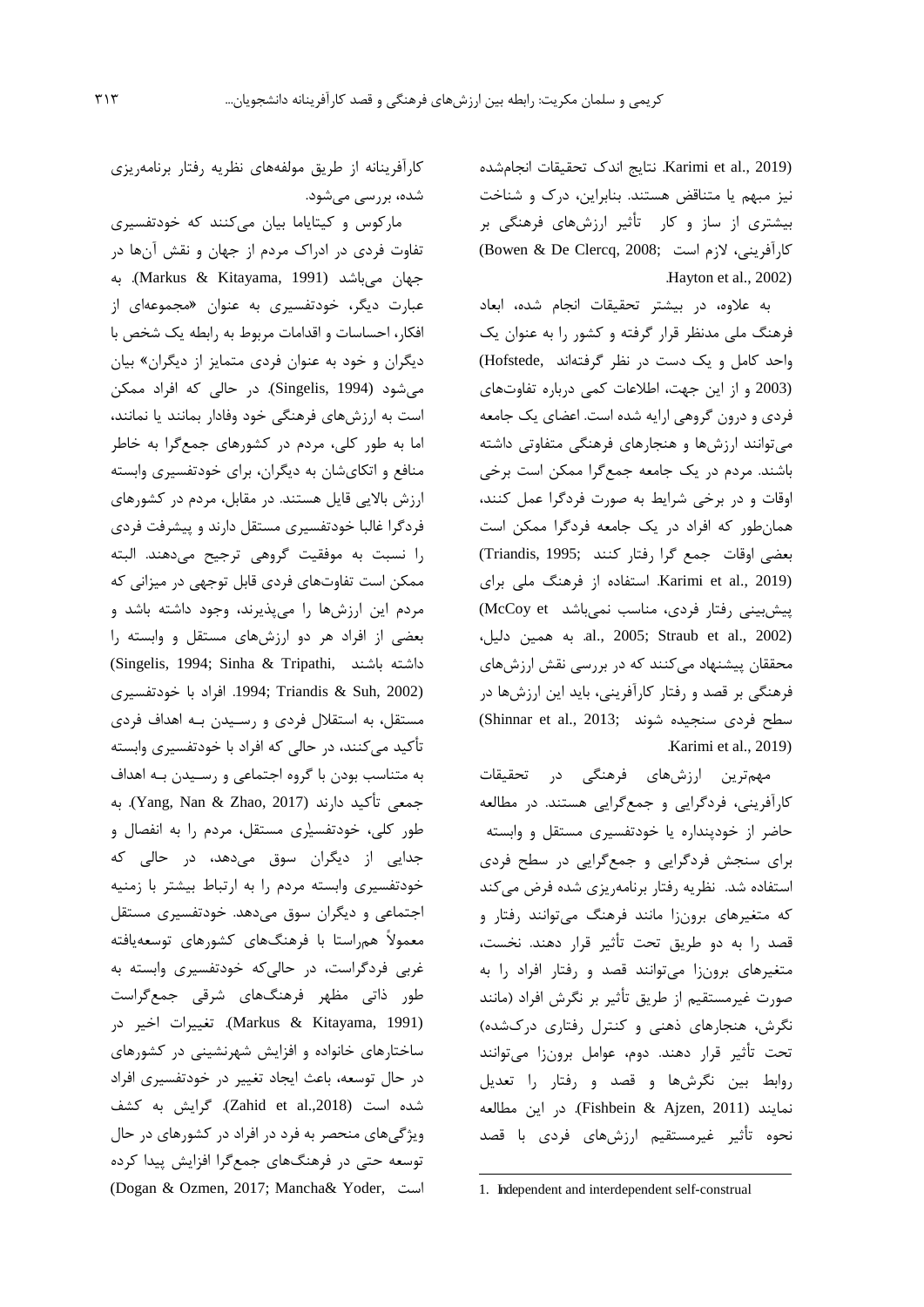(.2015 بنابراین، میتوان انتظار داشت که هر دو خودتفسیري مستقل و وابسته ممکن است نقشی اساسی در شکلگیري و توسعه قصد کارآفرینانه افراد و پیش- آیندهاي آن در کشورهاي درحال توسعه بازي کنند.

مطابق با نظریه رفتار برنامهریزي شده، متغیرهاي برونزا مانند ویژگیهاي شخصیتی و ارزشهاي فرهنگی میتوانند رفتار و قصد رفتاري افراد را به صورت غیرمستقیم و از طریق ارتباط با پیشآیندهاي آنها (یعنی نگرش، هنجارهاي ذهنی و کنترل رفتاري ادراكشده) تحت تأثیر قرار دهند Ajzen & Fishbein( .2010)

Homer (<sup>١</sup> بر اساس نظریه سلسله مراتبی شناختی (1988 ,Kahle& ، ارزشهاي فرهنگی میتوانند به طور غیرمستقیم با قصد و رفتار ارتباط داشته باشند. این نظریه بیان میکند که ارزشها بر نگرش تأثیر دارند و به طور غیرمستقیم از طریق نگرش، رفتار و قصد رفتاري را تحت تأثیر قرار میدهد. این بدان معنا است که ارزشها به صورت غیرمستقیم یا دوربرد با رفتار و قصد رفتاري ارتباط دارد و به صورت مجاور و مستقيم با نگرشها ارتباط دارد. مدل به سادگی نشان میدهد که یک سلسله مراتب شناختی وجود دارد که در آن از نظر تئوریکی اثر مفاهیم انتزاعیتر (یعنی ارزشها) به سمت حد متوسط (یعنی نگرشها) و سپس به مفاهیم کمتر انتزاعی (یعنی قصد و رفتار) حرکت میکند. مدلهاي استخراج شده از نظریه سلسله مراتبی شناختی در حوزههاي مختلف از جمله روانشناسی اجتماعی (2010 .Milfont et al)، رفتار مصرفکننده و مدیریت (1990 Shim & Drake, 1990) و مطالعات زیستمحیطی آزمون شدهاند. در حوزه کارآفرینی هم نشان داده شده که چارچوب ارزش-نگرش-رفتار قابل استفاده است (2013 .Soininen et al). ولیکن، مدل جامعی وجود ندارد که در آن قصد رفتاري، ارزشهاي فرهنگی و نگرشها تلفیقشده و ارتباط آنها با قصد کارآفرینانه تدوین و آزمونشده باشد (Karimi et al., 2019). این

1. Cognitive hierarchy theory

 $\overline{a}$ 

تحقیق سعی دارد این خلاء را با تدوین یک مدل تلفیقی قصد کارآفرینانه پر کند. بر اساس نظریه سلسله مراتبی شناختی و نظریه رفتاري برنامهریزي شده، فرض میشود که ارزشهاي فرهنگی، نگرشها را پیشبینی میکند و نگرشها هم قصد کارآفرینانه را پیشبینی میکنند.

بر اساس آنچه بیان شد میتوان فرض کرد افرادي که داراي خودتفسیري مستقل بالایی هستند در مقایسه با افرادي که خودتفسیري وابسته بالایی دارند، نسبت به منافع شخصی و اهداف فردي خود بیشتر متمایل هستند. بنابراین، میتوان انتظار داشت که چنین افرادي داراي نگرش مثبتتري نسبت به کارآفرینی باشند. از طرف دی[گر](#page-5-0)، افرادي که خودتفسیري وابسته بالایی دارند، براي حفظ هارمونی و هماهنگی تمایل بیشتري براي برآورده ساختن انتظارات دیگران دارند، این موضوع ممکن است باعث افزایش اهمیت هنجارهاي ذهنی در این افراد شود. مطابق با Levine & Park) 1999 (نگرش نسبت به رفتار با خودتفسیري مستقل رابطه مثبت دارد، در [حا](#page-5-1)لیکه هنجارهاي ذهنی با خودتفسیري وابسته افراد [را](#page-5-2)بطه مثبت دارد. .al et Zampetakis) 2015 (هم گزارش دادند که خودتفسیري مستقل با نگرش کارآفرینی ارتباط داشت. نتایج تحقیق .Farrukh et al (2019) نشان داد که هنجارهاي ذهنی رابطه بین جمع- گرایی و قصد کارآفرینانه را میانجیگري میکند. همچنین مطالعه .al et Karimi) 2019 (نشان میدهد که خودتفسیري وابسته از طریق هنجارهاي ذهنی رابطه مثبتی با قصد کارآفرینانه دارد.

فرضیه :2 خودتفسیري مستقل نسبت به خودتفسیري وابسته با نگرش نسبت به کارآفرینی رابطه قويتري دارد.

فرضیه :3 خودتفسیري وابسته نسبت به خودتفسیري مستقل با نگرش نسبت به کارآفرینی رابطه قويتري دارد.

<span id="page-5-2"></span><span id="page-5-1"></span><span id="page-5-0"></span>مطابق با نظر Geletkanycz) 1997 (از یک طرف فردگرایی میتواند کنترل رفتاري درك شده یا اعتماد فرد براي دخالت در یک رفتار مشخص را متاثر سازد. از طرف دیگر، جمعگرایی و نگرانی براي منافع دیگران میتواند مانع اعتماد به نفس فرد شود. بدیهی است که "خویش"، هستهي خودکارآمدي و اعتماد به نفس است

<sup>2</sup>. Distal

<sup>3</sup>. Proximal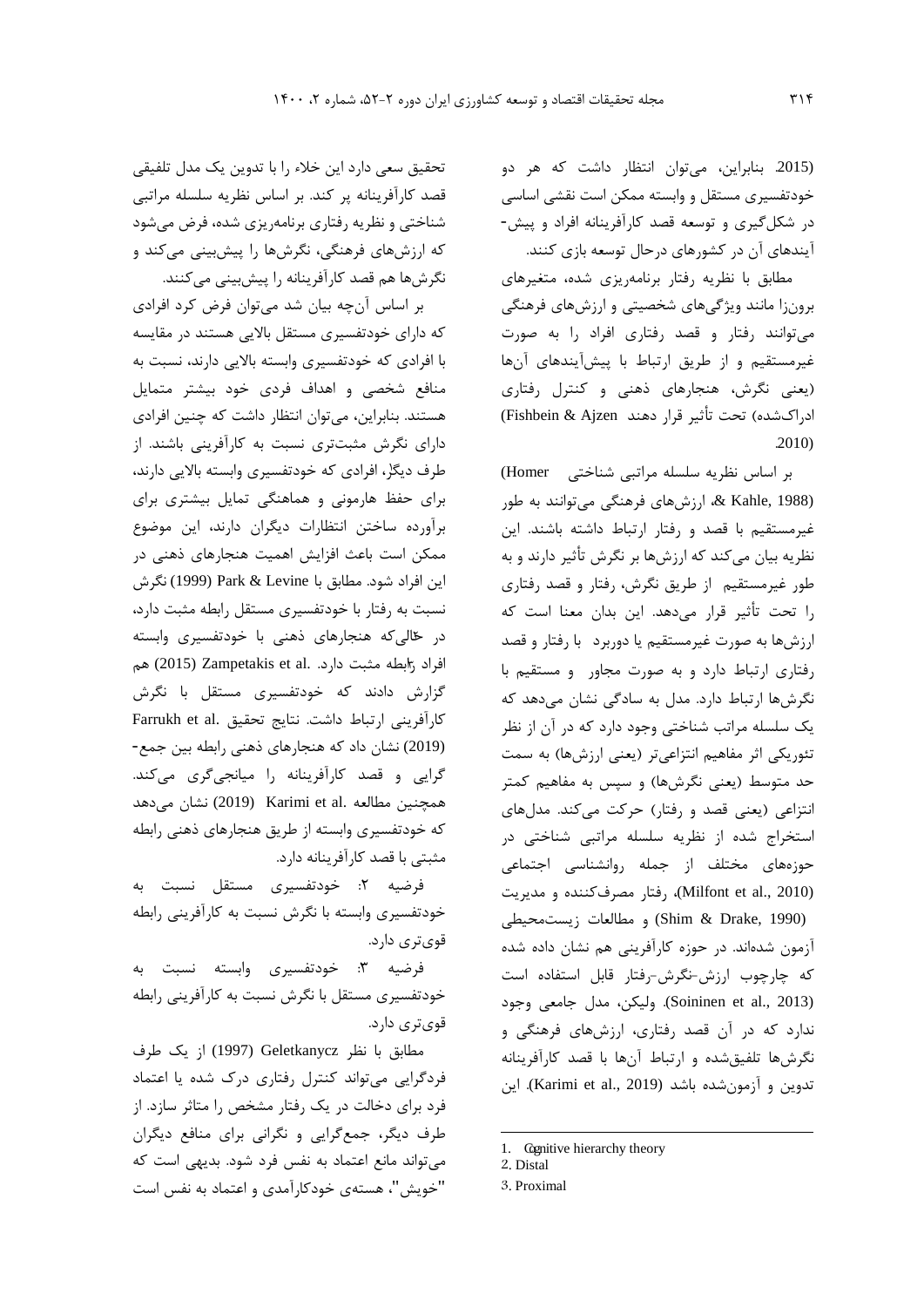و بنابراین خودتفسیري مستقل در این زمینه نقس اساسی ایفا میکند (Cho, Su & Lee, 2009). نتایج تحقیق .al et Farrukh) 2019 (نشان داد که کنترل رفتاري دركشده رابطه بین فردگرایی و قصد کارآفرینانه را میانجیگری میکند. همچنین مطالعه.Karimi et al (2019) نشان داد که خودتفسیري مستقل از طریق کنترل رفتاري دركشده رابطه مثبتی با قصد کارآفرینانه دارد. بنابراین، میتوان فرض کرد افرادي که به سمت فردگرایی تمایل بیشتري دارند در مقایسه با افرادي که جمعگرا هستند، سطح کنترل رفتاري درك شده بالاتري دارند.

فرضیه:4 خودتفسیري مستقل نسبت به خودتفسیري وابسته با کنترل رفتاري درك شده رابطه قويتري داشته باشد.

پیشآیندهاي قصد کارآفرینانه غالباً به عنوان عوامل فرهنگ و زمینه ویژه و وابسته به محیط دیده میشوند و) Karimi et al., 2017; Lüthje & Franke, 2003) عوامل موجود در مدل رفتار برنامهریزي شده در کشورهاي مختلف سطوح تأثیرات متفاوتی داشتهاند

 یک در .)Engle et al., 2010; Moriano et al., 2012) مطالعهاي كه توسط .Munir et al (2019) انجام شد، نشان داده شد که روابط بین متغیرها در نظریه رفتار برنامهریزي شده و همچنین روابط عوامل شخصیتی و متغیرهاي نظریه رفتار برنامهریزي شده در دو کشور چین و پاکستان متفاوت است. همچنین مطالعه Linan Chen) & 2009 (نشان داد که روابط بین متغیرها در مدل نظریه رفتار برنامهریزي شده در دو کشور اسپانیا و تایوان متفاوت است. بنابراین، در بررسی و تعیین قصد کارآفرینانه، باید فرهنگ و زمینه ویژه هر کشور را مد نظر قرار داد (2016 .Hallam et al). بر این اساس، فرضیه زیر ارایه میشود:

فرضیه :5 رابطه خودتفسیري مستقل و وابسته با متغیرهاي نظریه رفتار برنامهریزي شده (یعنی نگرش نسبت به کارآفرینی، هنجارهاي ذهنی، کنترل رفتاري دركشده و قصد کارآفرینانه) و رابطه پیشآیندهاي قصد کارآفرینانه با قصد کارآفرینانه احتمالا در بین دو کشور متفاوت است.



نگاره ۱- مدل مفهومی پژوهش

به علت این که سازههاي مورد تحقیق غالباً ماهیت روانشناختی داشتند، مطالعه نمونههاي دانشجویی گام مهمی در بررسی بنیان روانشناختی رفتارها ارایه می- دهد، همچنان که در ادبیات مدیریت و کارآفرینی این  $(Karimi$ et al., 2017; Urban & امر تایید شده است

## **روش تحقیق**

این پژوهش از نظر ماهیت کمّی، از نظر هدف کاربردي و از نظر روش گردآوري دادهها میدانی است. همانند تحقیقات پیشین در زمینه قصد کارآفرینانه، این تحقیق هم بر تحقیق کمی و دانشجویان تمرکز داشت.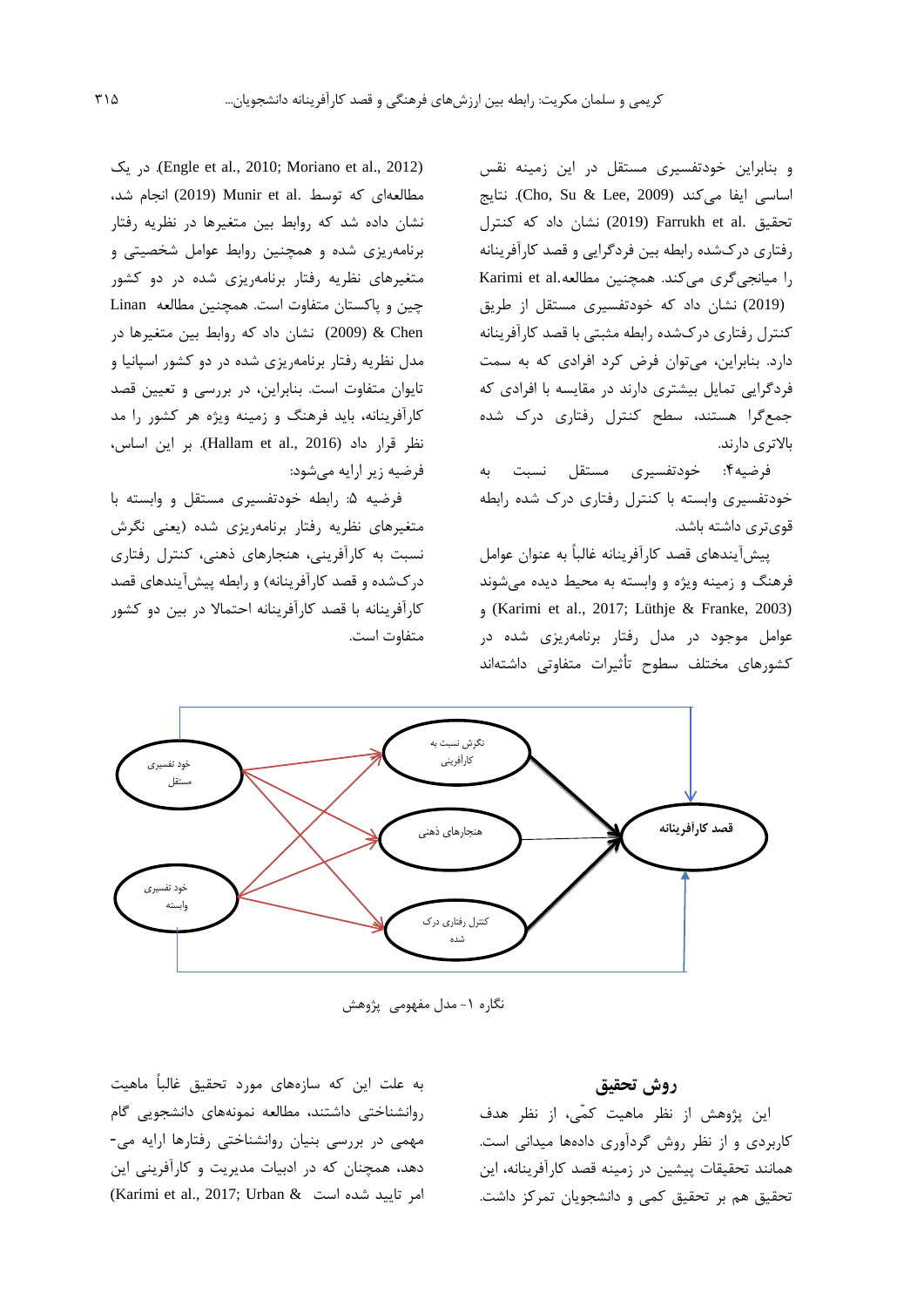(2017 ,Kujinga. تمرکز بر دانشجویان در مطالعات کارآفرینی امکان بهبود تواناییها و شایستگیهاي کارآفرینانه آنان را فراهم میآورد و زمینه مساعدي براي پرورش بذر کارآفرینی ایجاد میکند. به علاوه، دانشجویان اغلب استعداد، علاقه و انرژي براي تبدیل شدن به نسل بعدي کارآفرینان را دارند & Urban( (2017 ,Kujinga. علت انتخاب دانشجویان کشاورزي براي مطالعه هم آن است که در هر دو کشور ایران و افغانستان کشاورزي نقش مهمی در اشتغال و تولید ناخالص ملی دارد و بنابراین ارتقاء کارآفرینی در این بخش از اهمیت فوقالعادهاي برخوردار است و احتمال بیشتري دارد که دانشجویان این رشته در آینده به خوداشتغالی و کارآفرینی روي بیاورند.

این پیمایش بر دانشجویان سال سوم و چهارم دوره کارشناسی رشتههاي کشاورزي از دو دانشگاه ایران و افغانستان تمرکز داشت. تمرکز بر دانشجویان سال سوم و چهارم به این سبب بود که این افراد نسبت به دانشجویان ورودي جدید معمولاً تصوّر و دورنماي نسبتاً روشنتري از برنامه و تصمیمات شغلی و حرفهاي خود براي آینده خود دارند و به احتمال زیاد درگیر تصمیمات حرفهاي خود هستند (Karimi et al., 2014). جامعه مورد مطالعه شامل 1250 دانشجوي کارشناسی کشاورزي در دانشگاه بوعلی سینا (650 دانشجو) و دانشگاه سمنگان افغانستان (600 دانشجو) بود که 430 نفر از آنها با استفاده از جدول بارتلت و روش نمونهگیري تصادفی طبقهاي با انتساب متناسب (دانشگاه به عنوان طبقه) برگزیده شدند، به منظور افزایش دقت دادهها و جلوگیري از افت پرسشنامهها و تعمیمپذیري بیشتر نتایج پژوهش، تعداد 600 پرسشنامه بین دانشجویان توزیع گردید که تعداد 470 پرسشنامه گردآوري شد و از بین آنها، تعداد 452 پرسشنامه مبناي تجزیه و تحلیلهاي آماري قرار گرفتند (دانشگاه بوعلی سینا در ایران: ،231 دانشگاه سمنگان در افغانستان: 221). جدول 1 ویژگیهاي نمونه در هر کشور را نشان میدهد. همانطور که ملاحظه میشود نمونههاي کشوري از نظر ترکیب جنسیت، آموزش کارآفرینی، تجربه کارآفرینی و مدل نقش کارآفرینی به

طور معنیداري متفاوت هستند. بنابراین، این تفاوتها در تحلیل دادهها مد نظر قرار خواهند گرفت.

براي سنجش چهار متغیر نظریه رفتار برنامهریزي شده (یعنی قصد کارآفرینانه، نگرش نسبت به کارآفرینی، هنجارهاي ذهنی و کنترل رفتاري دركشده) از پرسشنامه لینن و چن (Linan & Chen, 2009) استفاده شد. پایایی این پرسشنامه در مطالعات متعدد در کشورهاي مختلف از جمله ایران مورد تایید قرار گرفته است (2017 Karimi et al., 2014, 2017). مقياس قصد کارآفرینانه شامل شش گویه (مانند: "به احتمال زیاد در آینده نزدیک کسب و کار خودم را راهاندازي میکنم.") با ضریب آلفاي کرونباخ 0/85 میباشد. نگرش نسبت به کارآفرینی از طریق پنج گویه (مانند: "کارآفرین بودن و یا داشتن یک شغل آزاد اصلا براي من جذابیت دارد.") سنجیده شد. ضریب آلفا کرونباخ این مقیاس 0/82 بود. براي سنجش هنجارهاي ذهنی از سه گویه (مانند: "اگر تصمیم به راهاندازي یک کسب و کار جدید بگیرم، اعضاي خانوادهام با تصمیم من موافق خواهند بود.") استفاده شد. ضریب آلفاي کرونباخ براي این مقیاس 0/81 بود. مقیاس کنترل رفتاري دركشده هم با استفاده از شش گویه که ترکیبی از خودکارآمدي و کنترلپذیري بودند، سنجیده شد (مانند:" راهاندازي و مدیریت یک کسب و کار براي من آسان است."). ضریب آلفاي کرونباخ براي این مقیاس هم 0/80 بود.

براي سنجش خودتفسیري مستقل و وابسته هم از ١ پرسشنامه خودتفسیري سینگلیس 1994: ,[S](#page-7-0)ingelis[\(](#page-7-0) (SCS استفاده شد. این پرسشنامه هر یک از زیرمقیاس- هاي خودتفسیري را با 15 گویه بر روي مقیاس لیکرت پنج امتیازي (از کاملاً مخالفم تا کاملاً موافقم) مورد سنجش قرار میدهد. زیرمقیاس خودتفسیري مستقل گرایش فرد به سوي منحصر به فرد بودن در رفتار اجتماعی و شناخت و احساسات مرتبط با آن را ارزیابی میکند (مانند: من کار خودم را انجام میدهم بدون توجه به این که دیگران درباره آن چه فکر میکنند.). زیرمقیاس خودتفسیري وابسته گرایش فرد به سوي همبستگی و ارتباط با دیگران در رفتار اجتماعی و

 $\overline{a}$ 

<span id="page-7-0"></span><sup>1.</sup> Self-Construal Scale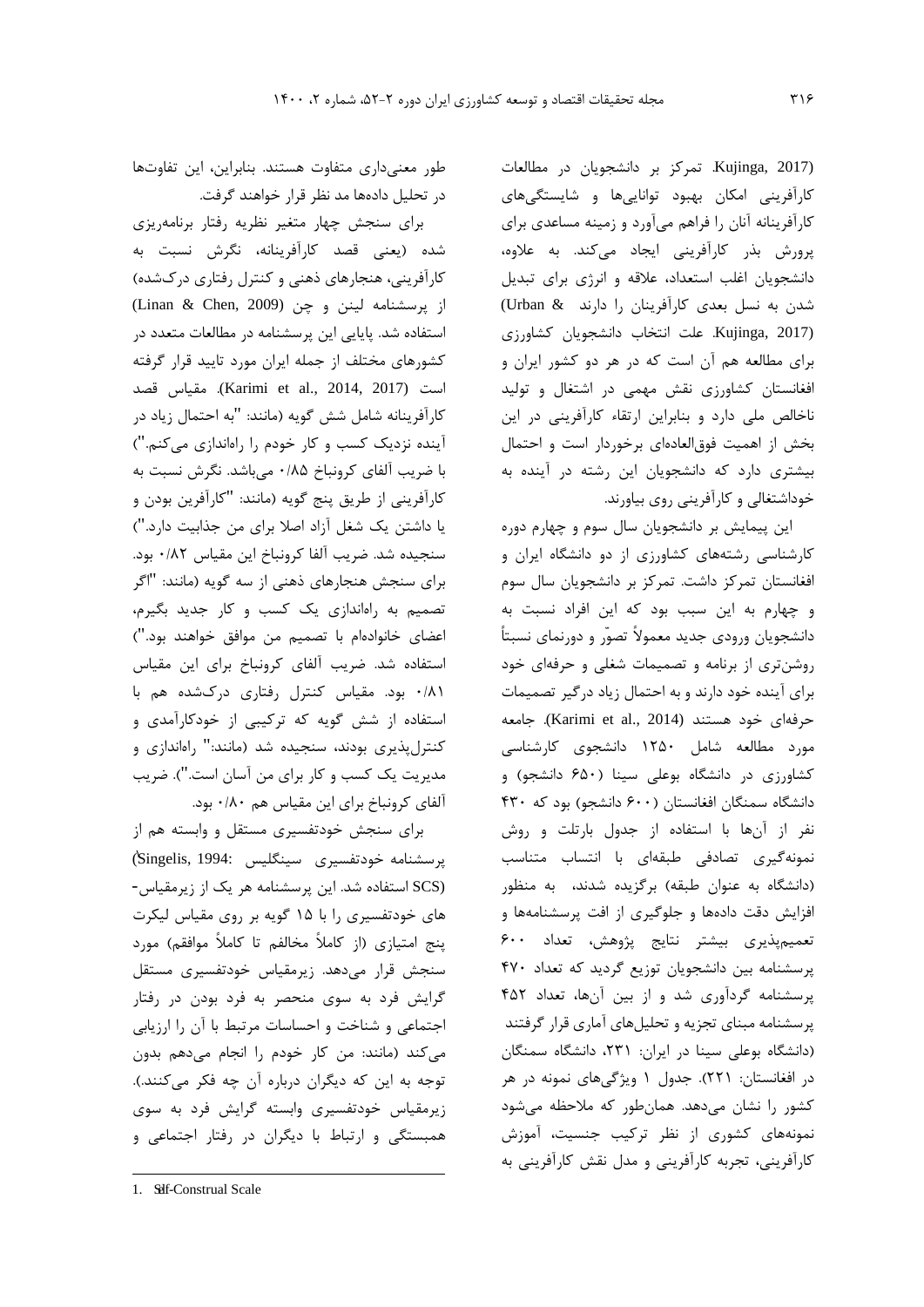شناخت و احساسات مرتبط با آن را ارزیابی میکند (مانند: برایم مهم است که به تصمیمات اتخاذ شده در گروه احترام بگذارم.). روایی و پایایی این پرسشنامه در کشورهاي مختلف از جمله ایران تایید شده است (Karimi et al., 2019). در پژوهش حاضر، ضریب پایایی درونی خودتفسیري مستقل 0/74 و خودتفسیري وابسته 0/85 به دست آمد.

مدل پژوهش و روابط بین متغیرها با استفاده از روش مدلسازي معادلات ساختاري<sup>۱</sup> (SEM) و با رویکرد حداقل مربعات جزئی PLS) ارزیابی شد. تکنیک SEM-PLS در بین محققان کارآفرینی توجه بسیاری را به خود جلب کرده است .(Karimi et al (2019 و تکنیک مناسبی براي آزمون معادلات ساختاري مي باشد (2017 .Hair et al). با توجه به این که هدف اصلی پژوهش حاضر گسترش تئوري موجود و همچنین بررسی ماهیت پیشبینی کنندگی تحلیل بود،

SEM-PLS از سایر تکنیکهاي معادلات ساختاري  $(Hair et al., 2017;$  مناسبتر به نظر می سید .Henseler et al., 2016)

تحلیل در SEM-PLS در دو مرحله انجام میشود: مرحله اول مربوط به ارزیابی مدل اندازهگیري به منظور تعیین روایی و پایایی متغیرهاي مدل میباشد و مرحله دوم مربوط به ارزیابی مدل ساختاري، یعنی آزمون فرضیهها، واریانس تبیین شده متغیرهاي درونزاد و قدرت پیش بینی متغیرهای مختلف می باشد Hair et) (2017 .,al. جهت تحلیل دادهها از نرم افزار اسمارت پیال اس ۳۳٫۲٫۸گه یکی از پر کاربردترین نرم افزارهای مدلسازي معادلات ساختاري است، استفاده شد .(Ringle et al., 2017)

## **نتایج و بحث**

به طور کلی 53/7 درصد از کل پاسخگویان زن و مابقی آنها (46/3 درصد) مرد بودند. میانگین سنی آنها 23/22 سال بود. حدود 67/5 درصد آنها در دروس و یا دورههاي کارآفرینی شرکت کردهاند و کمتر

-

از یک سوم از آنها داراي تجربه کارآفرینی بودند (30/1 درصد). همچنین بیش از نیمی از دانشجویان (52/1) حداقل یک کارآفرین را میشناختند و با کسب و کار او از نزدیک آشنایی داشتند (جدول 1).

نتیجهي آزمون همبستگی نشان داد بین قصد کارآفرینانه و سایر متغیرهاي تحقیق، یعنی نگرش کارآفرینی، هنجارهاي ذهنی، کنترل رفتاري، خودتفسیري مستقل و وابسته رابطهي مثبت و معنی- داري وجود دارد. به عبارتی، هرچه نگرش دانشجویان نسبت به کارآفرینی مثبتتر باشد، براي کارآفرین شدن بیشتر مورد حمایت و تایید آشنایان و اطرافیان قرار گیرند، کنترل رفتاري بیشتري داشته باشند و به ارزش- هاي فرهنگی فردي و جمعی پایبندتر باشند، قصد کارآفرینانهي آنها افزایش خواهد یافت. همچنین، ارزشهاي فرهنگی با نگرش کارآفرینی، هنجارهاي ذهنی و کنترل رفتاري رابطه مثبت دارد.

جدول ۱- ویژگیهای نمونهها در دو کشور

| افغانستان                         | ايران                 | نمونه کلی           | ویژگیهای نمونه  |
|-----------------------------------|-----------------------|---------------------|-----------------|
| $(n=55)$                          | $(n=55)$              | $(N = f \Delta Y)$  |                 |
| $\tau\tau/\Delta$                 | $\frac{5}{7}$         | $\tau\tau/\tau\tau$ | سن (سال)        |
|                                   |                       |                     | جنسيت (٪)       |
| VA/A                              | ۱۸                    | ۴۶۱۳                | يسر             |
| ۲۴/۲                              | ۸٢                    | $\Delta \Upsilon/V$ | دختر            |
|                                   |                       |                     | أموزش           |
| ۵۶/۹                              | <b>YY/A</b>           | ۶۷/۵                | كارآفريني (٪)   |
| ۴۳/۱                              | $\tau\tau/\tau$       | $\tau\tau/\Delta$   | بلى             |
|                                   |                       |                     | خير             |
|                                   |                       |                     | تجربه كارأفريني |
| $\mathbf{r} \cdot / \mathbf{v}$   | $\tau\tau/\tau$       | ۲۶۱۹                | (1)             |
| 59/7                              | $V\Lambda/\Lambda$    | $YY/\lambda$        | بلى             |
|                                   |                       |                     | خير             |
|                                   |                       |                     | شناختن مدل      |
| $\mathbf{r} \setminus \mathbf{r}$ | $\Upsilon V/\Upsilon$ | YY/Y                | نقش كارآفريني   |
| <b>88/7</b>                       | 8519                  | $\Delta Y/Y$        | $(\lambda)$     |
|                                   |                       |                     | بلى             |
|                                   |                       |                     | خير             |
|                                   |                       |                     |                 |

<sup>1.</sup> Structural Equation Modeling

<sup>2.</sup> Partial Least Squares

<span id="page-8-0"></span><sup>3.</sup> SmartPLS 3.2.8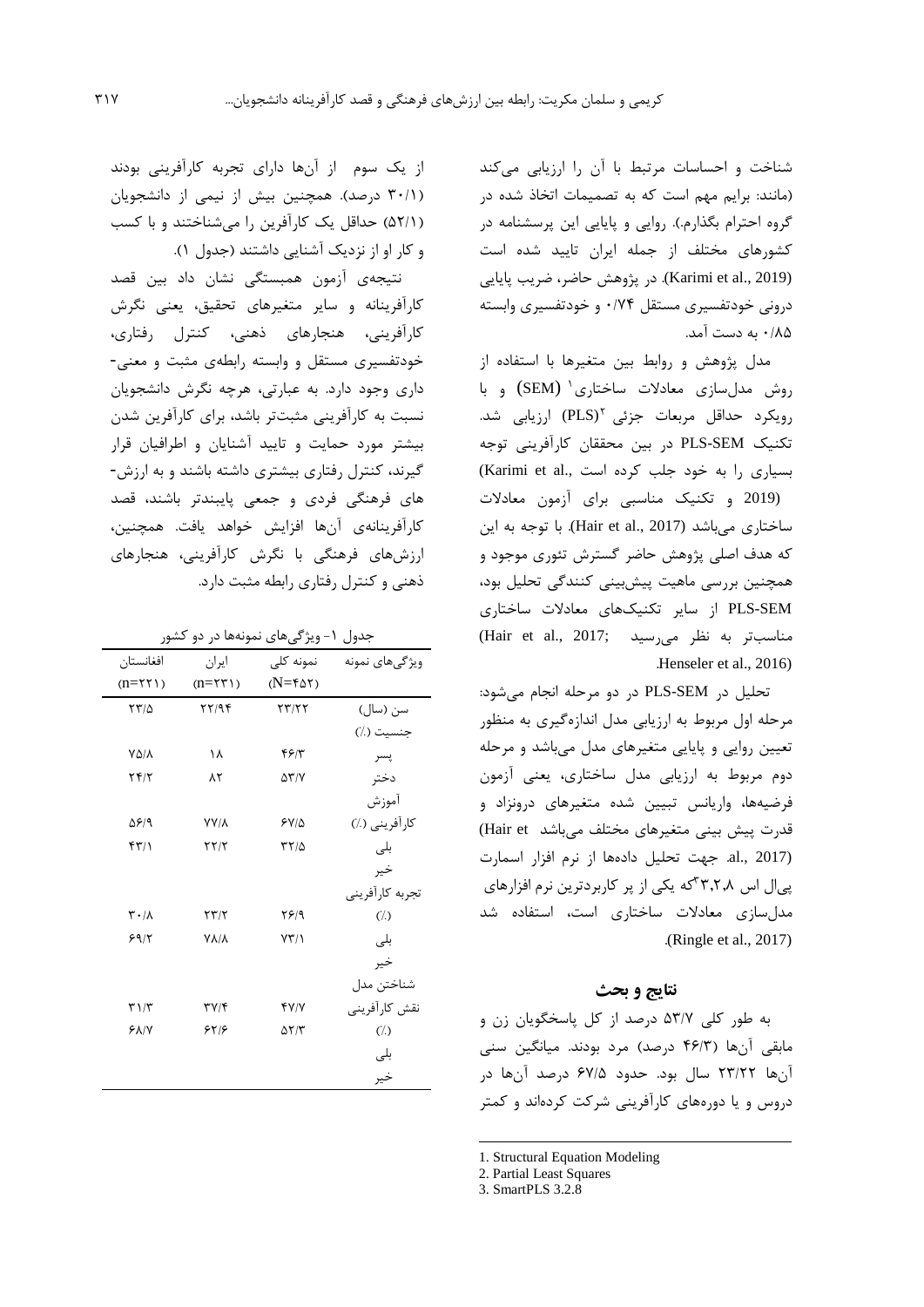|                       |                             | جدول ۲- میانگین و انحراف معیار متغیرهای پژوهش   |               |
|-----------------------|-----------------------------|-------------------------------------------------|---------------|
| افغانستان             | ایران                       | نمونه کلی                                       |               |
| $(n=55)$              | $(n=55)$                    | $(N = f \Delta Y)$                              |               |
| <b>٣/٨٢</b>           | $\mathbf{r}\cdot\mathbf{r}$ | $(1/\cdot 7)$ $7/57$                            | قصد           |
| $(\cdot/\lambda)$     | $(1/\cdot \lambda)$         |                                                 | كار آفريني    |
| 4/17                  | ۳/۴۴                        | ۳/۷۹ (۱۹۷۰)                                     | نگرش          |
| $(\cdot V\mathsf{Y})$ | $(1/\cdot 7)$               |                                                 | كارآفريني     |
| 379Y                  | ۳/۴۴                        | $(1/1 \cdot)$ $\mathbf{r}/\mathbf{\mathcal{F}}$ | هنجار های     |
| (1.9V)                | (1/19)                      |                                                 | ذهنی          |
| ۳/۵۲                  | 7/Y 1                       | (1199)                                          | کنترل ,فتا, ی |
| $(\cdot / Y \wedge)$  | $(1/\cdot \cdot)$           |                                                 |               |
| ۴/۱۰                  | ۳/۹۱                        | $( \cdot / \Upsilon \Upsilon )$ f               | خودتفسیر ی    |
| $(\cdot V\cdot)$      | $( \cdot   Y \setminus Y)$  |                                                 | مستقل         |
| ۴۳۰                   | $f(\cdot)$                  | $(\cdot V\mathbf{T})$ f/1f                      | خودتفسیر ی    |
| $(\cdot Vf)$          | $(\cdot   V)$               |                                                 | وابسته        |

**ارزیابی مدل اندازهگیري**

نخستین گام در تحلیل مدل اندازهگیري در PLS شامل بررسی نیکویی برازش مدل جهانی با استفاده از شاخص SRMR میباشد. مقدار SRMR مدل اندازه- گیري این تحقیق 0/06 بوده که کمتر از مقدار پیشنهادي 0/08 بوده و بنابراین نیکویی برازش مدل تایید میشود. بعد از تایید برازش مدل، ارزیابی مدل

|                        | ۰٫۰۰۰ ۰٫۰٫۰۰۰ ۰٫۰۰۰ ۰٫۰۰۰ ۰٫۰۰۰ ۰٫۰۰۰ ۰٫۰۰۰ ۰٫۰۰۰ ۰٫۰۰۰ ۰٫۰۰۰ ۰٫۰۰۰ ۰٫۰۰۰ ۰٫۰۰۰ ۰٫۰۰۰ ۰٫۰۰۰ ۰٫۰۰۰ ۰ |              |                     |                       |             |               |                   |                       |             |                              |                     |
|------------------------|-----------------------------------------------------------------------------------------------------|--------------|---------------------|-----------------------|-------------|---------------|-------------------|-----------------------|-------------|------------------------------|---------------------|
| <b>HTMT</b>            |                                                                                                     |              |                     |                       |             | فورنل و لاركر |                   |                       |             |                              |                     |
| ۵                      | ۴                                                                                                   | $\mathbf{r}$ | ٢                   |                       | ۶           | Δ             | ۴                 | ٣                     | ٢           |                              | متغير               |
|                        |                                                                                                     |              |                     |                       |             |               |                   |                       |             | $\cdot$ / $\vee$ $\triangle$ | ١. قصد كارآفريني    |
|                        |                                                                                                     |              |                     | $\cdot/\lambda\Delta$ |             |               |                   |                       | $\cdot$ /YF | $\cdot$ / $\vee\tau$         | ۲. نگرش کارآفرینی   |
|                        |                                                                                                     |              | $\cdot/\lambda\tau$ | $\cdot$ /Y)           |             |               |                   | $\cdot/\lambda\Delta$ | $\cdot$ /۶۷ | $\cdot$ / $\Delta\lambda$    | ۳. هنجارهای ذهنی    |
|                        |                                                                                                     | .188         | $\cdot/\lambda$ .   | .119                  |             |               | $\cdot$ /yq       | .78                   | .199        | $\cdot$ / $\vee$ $\triangle$ | ۴. کنترل رفتاري     |
|                        | $\cdot$ /۴۹                                                                                         | .78          | .185                | .788                  |             | .199          | $\cdot$ /٣٩       | .787                  | $\cdot$ /۴۹ | $\cdot$ /۴۳                  | ۵. خودتفسیری مستقل  |
| $\cdot/\lambda\lambda$ | $\cdot$ /۴۳                                                                                         | .78          | .185                | $\cdot$ /۴۷           | $\cdot$ /۶۷ | $\cdot$ /60   | $\cdot$ /۳ $\vee$ | $\cdot$ /۴۵           | .705        | $\cdot$ /۴.                  | ۶. خودتفسیری وابسته |

جدول -3 بررسی روایی واگرا

اندازه گیري بر تحلیل روایی و پایایی متغیرها تمرکز دارد. براي سنجش پایایی مدل، پایایی ترکیبی و آلفاي کرونباخ به طور موازي برآورد شدند. نتایج در جدول 4 آورده شده است. همانطور که دیده میشود، بر مبناي نتایج به دست آمده میتوان بیان داشت که پایایی مدلهاي اندازهگیري مورد تایید است، زیرا همهي آنها بالاي آستانه پیشنهاد شده 0/7 است. روایی همگراي متغیرها با شاخص میانگین واریانس استخراج شده (AVE (بررسی شد. همانطور که جدول 4 نشان میدهد ضریب AVE براي همه متغیرها نزدیک یا بیشتر از 0/5 است که بیانگر روایی همگراي مناسب مدل

اندازهگیري میباشد.

در نهایت، روایی واگراي سازهها با استفاده از روش فورنل و لارکر (1981 ,Larcker & Fornell (و شاخص جدید نسبت چند خصیصه به یک خصیصه (HTMT ( بررسی شد (2015 .Henseler et). همانطور که در جدول 3 مشاهده میشود مقدار جذر AVE تمام سازهها (مقادیري که به صورت پررنگ در قطر جدول داخل پرانتز آورده شده است) از مقدار همبستگی میان آن سازه و سازههاي دیگر بیشتر است و شاخص HTMT هم براي هر یک از سازه¬ها کمتر از مقدار 0/90 است که بیانگر تایید روایی واگراي مدل اندازهگیري است.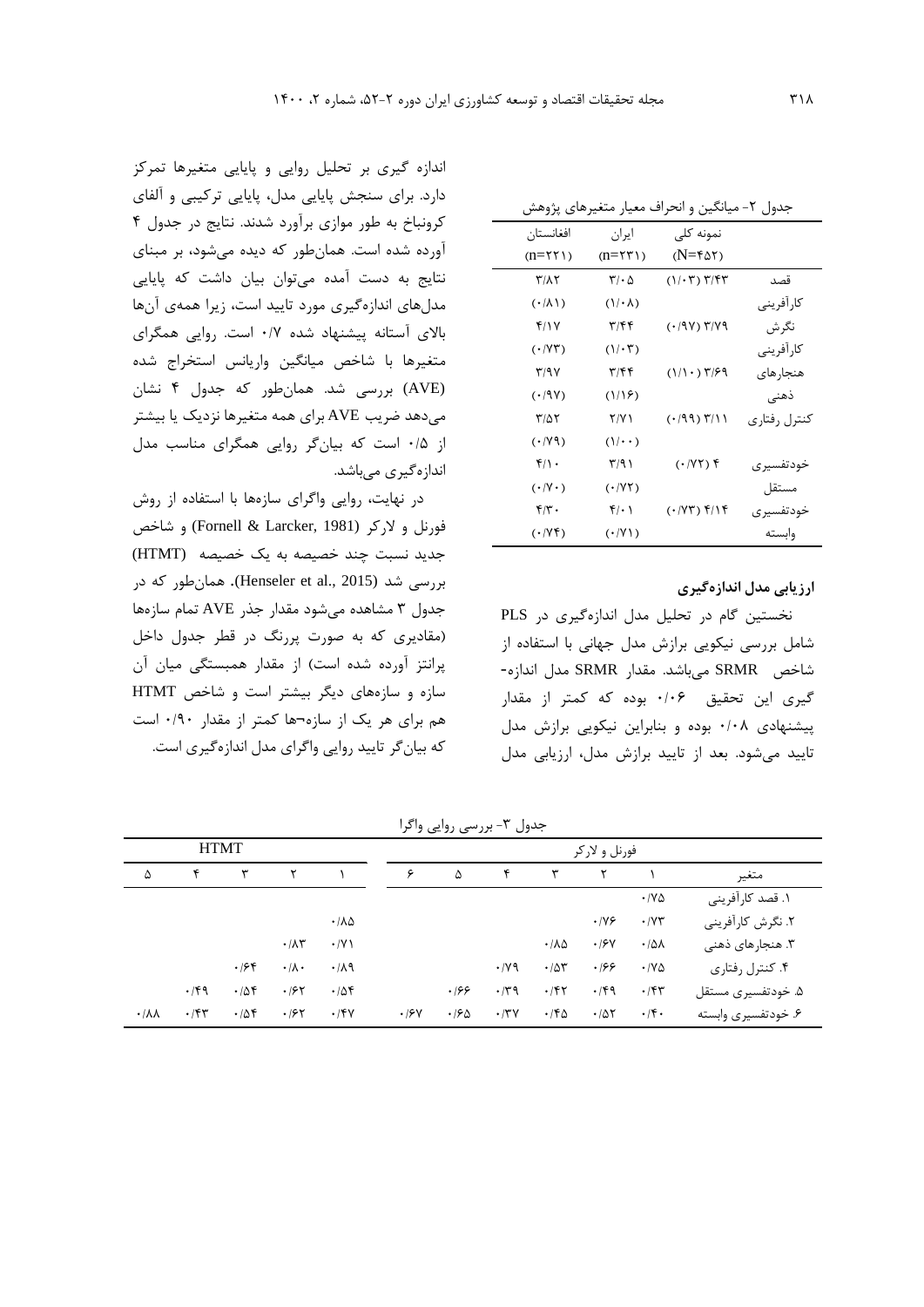| و Q2 متغیرهای پنهان پژوهش R2 ،AVE |                   |                        |                            |                           |            |  |  |  |  |
|-----------------------------------|-------------------|------------------------|----------------------------|---------------------------|------------|--|--|--|--|
| Q <sub>2</sub>                    | R <sub>2</sub>    | <b>AVE</b>             | پایایی                     | آلفاي                     | ساز ہ      |  |  |  |  |
|                                   |                   |                        | تر کیبی                    | كرونباخ                   |            |  |  |  |  |
|                                   |                   | $\cdot$ /۴۳            | $\cdot/\lambda\tau$        | .74                       | خودتفسیر ی |  |  |  |  |
|                                   |                   |                        |                            |                           | مستقل      |  |  |  |  |
|                                   |                   | $.76\lambda$           | $\cdot/\lambda\lambda$     | ۰/۸۵                      | خودتفسير ي |  |  |  |  |
|                                   |                   |                        |                            |                           | وابسته     |  |  |  |  |
| $\cdot$ / $\cdot$ 9               | $\cdot$ /\Y       | ۱۶۲                    | $\cdot$ / $\lambda$ $\vee$ | $\cdot/\lambda$ .         | كنترل      |  |  |  |  |
|                                   |                   |                        |                            |                           | رفتاري     |  |  |  |  |
| ۱۱۵۰                              | .75               | $\cdot$ / $\gamma\tau$ | .119                       | ۰/۸۱                      | هنجار های  |  |  |  |  |
|                                   |                   |                        |                            |                           | ذهنى       |  |  |  |  |
| .19                               | $\cdot \pi \cdot$ | ۰۱۵۸                   | $\cdot$ / $\lambda$ $\vee$ | $\cdot$ / $\wedge$ $\vee$ | نگر ش      |  |  |  |  |
|                                   |                   |                        |                            |                           | كارآفريني  |  |  |  |  |
| $\cdot$ /۳۷                       | ۰۱۶۸              | ۰/۵۹                   | $\cdot/\lambda\lambda$     | ۰/۸۵                      | قصد        |  |  |  |  |
|                                   |                   |                        |                            |                           | كارأفريني  |  |  |  |  |
|                                   |                   |                        |                            |                           |            |  |  |  |  |

جدول ۴- مقادیر آلفای کرونباخ، پایایی ترکیبی،

**ارزیابی مدل ساختاري**

پس از تایید روایی و پایایی مدلهاي اندازهگیري، مرحله بعد ارزیابی نتایج مدل ساختاري به منظور بررسی فرضیههاي تحقیق و درصد واریانس پیش بینی شده است. مقادیر  $\rm R^2$  یا واریانس تبیین شده هر متغیر پنهان نشان می دهند که مدل قادر است به ترتیب ۶۸٪، ۳۰٪، %22 و %17 واریانس قصد کارآفرینانه، نگرش کارآفرینی، هنجارهاي ذهنی و کنترل رفتاري را تبیین کند (جدول 4). به علاوه نتایج آزمون استون-گیسر نشان میدهد که مدل قدرت پیشبینی مناسبی دارد زیرا مقادیر  $\rm Q^2$  در همهي متغیرهاي پنهان مثبت است. براي آزمون *f* (<sup>2</sup> فرضیهها، ضرایب مسیر استاندارد شده و اندازه اثر ( روابط مفروض تحلیل شدند. همانگونه که در جدول 5 مشاهده میشود، نتایج تحلیل بوتاسترپینگ بیانگر  $p$  ) معنیدار بودن روابط بین نگرش نسبت به کارآفرینی 0.01 > ؛0/37=β(، هنجارهاي ذهنی ( 0.05 > *p* ؛0/08=β (و کنترل رفتاري درك شده (0.01 > *p* ؛0/47=β (میباشد، بنابراین فرضیههاي 1H الف، ب و ج حمایت میشوند. اندازه اثر براي فرضیه 1H الف *f* (بود. *<sup>2</sup> f* (و براي 1H ج بزرگ (0/38= *<sup>2</sup>* متوسط (0/18= اگرچه تأثیر هنجارهاي ذهنی بر قصد کارآفرینانه (1Hب) معنیدار بود اما اندازه تأثیر کمتر از آستانهي *f*(. لازم به ذکر *<sup>2</sup>* 0/02 براي اثرات کوچک بود (0/01=

است که رابطهي مستقیم بین خودتفسیري مستقل (0/07=β (و خودتفسیري وابسته با قصد کارآفرینانه معنیدار نبود (0-/04=β(. نتایج همچنین نشان داد که رابطه بین خودتفسیري مستقل (0.01 > *p* ؛0/21=β (و خودتفسیري وابسته با هنجارهاي ذهنی (0.01 > *p*  $p < 0.01$ )، رابطه بین خودتفسیری مستقل  $\beta = \cdot$  /۳۰۰ ؛0/26=β (و خودتفسیري وابسته با کنترل رفتاري درك شده (0.01 > *p* ؛0/19=β (معنیدار بودند. بنابراین فرضیههاي 3H و 4H حمایت میشوند. اندازه اثر براي فرضیههاي 3H و 4H کوچک بودند. هر چند که رابطه بین خودتفسیري مستقل و (0.01 > *p* ؛0/24=β (و خودتفسیري وابسته با نگرش نسبت به کارآفرینی ( > *p* 0.01 ؛0/35=β (معنیدار بود، اما مطابق با هر آنچه مشاهده میشود رابطه بین خودتفسیري وابسته و نگرش نسبت به کارآفرینی بزرگتر از رابطه بین خودتفسیري مستقل و نگرش نسبت به کارآفرینی است و بنابراین، فرضیه 2H نیز مورد تایید نیست.

همچنین نتایج نشان میدهد که خودتفسیري مستقل و وابسته تأثیر غیرمستقیم معنیداري بر قصد کارآفرینانه دارند. به منظور بررسی اندازه تأثیر غیرمستقیم از آماره VAF با تقسیم تأثیر غیرمستقیم بر تأثیر کلی استفاده شد. مقدار VAF نشان داد که نگرش نسبت به کارآفرینی 0/58 درصد اثر کل خودتفسیري مستقل بر روي قصد کارآفرینانه را تبیین میکند. علاوه بر این، مقدار VAF نشان میدهد کنترل رفتاري دركشده 63 درصد اثر کل خودتفسیري مستقل بر قصد کارآفرینانه را تبیین مینماید. از اینرو، با توجه به این که مقدار VAF بیش از %80 و کمتر از %80 میباشد، نگرش نسبت به کارآفرینی و کنترل رفتاري دركشده رابطه بین خودتفسیري مستقل و قصد کارآفرینانه را به طور جزیی میانجیگري میکنند. همچنین مقدار VAF نشان داد که نگرش نسبت به کارآفرینی 76 درصد اثر کل خودتفسیري وابسته بر روي قصد کارآفرینانه را تبیین میکند و کنترل رفتاري دركشده هم 69 درصد اثر کل خودتفسیري وابسته بر قصد کارآفرینانه را تبیین میکند. بنابراین، نگرش نسبت به کارآفرینی رابطه بین خودتفسیري وابسته و قصد کارآفرینانه را هم بهطور جزیی میانجیگري میکنند.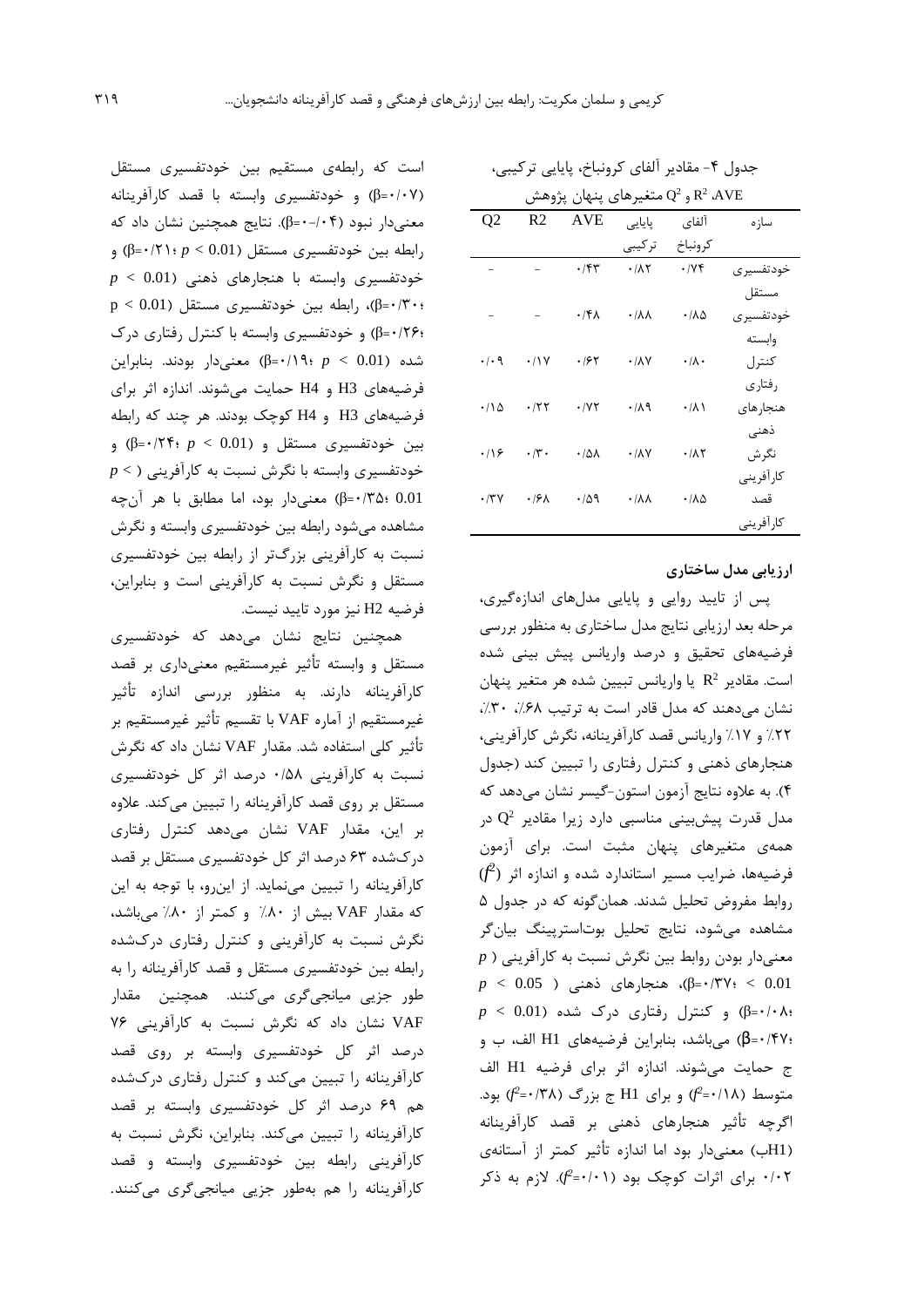اثرات کلی (جدول 5) هم نشان میدهد که سه پیش- بینی کننده اصلی قصد کارآفرینانه، کنترل رفتاري دركشده، نگرش کارآفرینانه و خودتفسیري مستقل هستند، در حالی که هنجارهاي ذهنی ضعیفترین پیشبینی کننده قصد کارآفرینانه است.

**تحلیل چند گروهی**

به منظور مقایسه و بررسی تفاوت در روابط موجود مدل مفهومی حاضر بین دانشجویان دو کشور ایران (231=N (و افغانستان (221=N(، یک تحلیل -PLS MGA چند گروهی اجرا شد (2017 .,al et Hair(. براي هر دو مدل ارزش SRMR کمتر از 0/09 است که حاکی

از یک برازش قابل قبول است. نتایج به دست آمده با استفاده از 5000 مورد نشان داد که تفاوت معنیداري بین دانشجویان دو کشور ایران و افغانستان در رابطه بین خودتفسیري مستقل و کنترل رفتاري دركشده وجود دارد، ولی در سایر روابط مفروض در مدل تحقیق تفاوت معنیداري وجود ندارد (جدول 6). بنابراین، بخشی از فرضیهي هفتم تایید نمیشود. به عبارت دیگر، در هر دو کشور ارزشهاي فرهنگی و عوامل انگیزشی مدل نظریه رفتار برنامهریزي شده در شکلگیري مدل قصد کارآفرینانه نقش تقریباً مشابهی ایفا میکنند.

جدول ۵- اثرات مستقیم، غیرمستقیم و کلی

| نتيجه آزمون                                                                              | f2                           | فاصله اطمينان CI                               | ضريب مسير (β)              |                   |                   | مسير                                              |
|------------------------------------------------------------------------------------------|------------------------------|------------------------------------------------|----------------------------|-------------------|-------------------|---------------------------------------------------|
|                                                                                          |                              |                                                |                            |                   |                   | اثرات مستقيم                                      |
| H1 الف حمايت مي شود                                                                      | $\cdot/\lambda$              | $\cdot$ /۲۷ - $\cdot$ /۴۷                      | $\cdot$ /۳۷ **             | + قصد كارأفرينانه |                   | نگرش كارآفريني                                    |
| H1ب حمايت نمي شود                                                                        | $\cdot/\cdot$                | $\cdot$ / $\cdot$ / $\cdot$ / $\circ$          | $\cdot$ / $\cdot$ A $\ast$ | ← قصد کارآفرینانه |                   | هنجارهای ذهنی                                     |
| H1 ج حمايت مي شود                                                                        | $\cdot$ /۳ $\Lambda$         | $\cdot$ /٣٩ - - /۵۶                            | $\cdot$ /۴۷**              | قصد كارآفرينانه   | $\leftarrow$      | كنترل رفتاري                                      |
| H2 حمايت مي شود                                                                          | $.$ / $.$ ۴                  | $\cdot$ /10- $\cdot$ /٣٥                       | $.75***$                   | نگرش كارآفريني    | $\leftarrow$      | خودتفسيرى مستقل                                   |
| H2 حمايت مىشود                                                                           | $\cdot$ / $\cdot$ 9          | $\cdot$ /۲۴ - $\cdot$ /۴۵                      | $\cdot$ /۳۵**              | نگرش كارآفريني    | $\leftarrow$      | خودتفسيرى وابسته                                  |
| H3 حمايت نمي شود                                                                         | $\cdot/\cdot$ ٣              | $.71 - .79$                                    | $\cdot$ /٢١**              | هنجارهای ذهنی     | $\leftarrow$      | خودتفسيرى مستقل                                   |
| H3 حمايت نمي شود                                                                         | $\cdot$ / $\cdot$ $\epsilon$ | $\cdot$ / $\cdot$ 9 - $\cdot$ /۳۳              | $\cdot$ /۳ $\cdot$ **      | هنجارهای ذهنی     | $\leftarrow$      | خودتفسيري وابسته                                  |
| H4 حمايت م <sub>ى</sub> شود                                                              | $\cdot \mid \cdot \rangle$   | $\cdot/\Delta - \cdot/\Gamma\Lambda$           | $.179***$                  | كنترل رفتاري      | $\leftarrow$      | خودتفسيرى مستقل                                   |
| H4 حمايت مىشود                                                                           | $\cdot$ / $\cdot$ $\cdot$    | $\cdot$ / $\cdot$ V $ \cdot$ /۳ $\cdot$        | $.419***$                  | كنترل رفتاري      | $\leftarrow$      | خودتفسيرى وابسته                                  |
|                                                                                          |                              |                                                |                            |                   |                   | اثرات غيرمستقيم                                   |
|                                                                                          |                              | $\cdot$ / $\cdot$ $\circ$ $\cdot$ / $\circ$    | $.4.9***$                  | ← قصد كارأفرينانه |                   | خودتفسيري مستقل ← نگرش                            |
|                                                                                          |                              | $-(\cdot \lambda - \cdot)$                     | .411                       | ← قصد کارآفرینانه |                   | خودتفسیری وابسته ← نگرش                           |
|                                                                                          |                              | $\cdot/\cdot\cdot-\cdot/\cdot f$               | $\cdot$ / $\cdot$ $\tau$   | قصد كارآفرينانه   | $\leftarrow$      | خودتفسيري مستقل ← هنجار ذهني                      |
|                                                                                          |                              | $\cdot$ / $\cdot$ $ \cdot$ / $\cdot$ $\varphi$ | $\cdot/\cdot7$             | قصد كارآفرينانه   | $\leftarrow$      | خودتفسيري وابسته $\blacktriangleright$ هنجار ذهني |
|                                                                                          |                              | $\cdot$ / $\cdot$ $\vee$ $\cdot$ / $\wedge$ 9  | $.117***$                  | قصد كارآفرينانه   | $\leftarrow$      | خودتفسیریمستقل ← کنترل رفتاری                     |
|                                                                                          |                              | $\cdot$ / $\cdot$ ۳ - $\cdot$ / $\uparrow$ ۴   | $\cdot/\cdot$ 9**          | قصد كارآفرينانه   | $\leftarrow$      | خودتفسيري وابسته كحكنترل رفتاري                   |
|                                                                                          |                              |                                                |                            |                   |                   | اثرات كلى                                         |
|                                                                                          |                              | $\cdot/\Omega - \cdot/\tau\tau$                | $\cdot$ /٢٩**              | قصد كارآفرينانه   | $\rightarrow$     | خودتفسيرى مستقل                                   |
|                                                                                          |                              | $\cdot/\Omega - \cdot/\tau$                    | $.419***$                  | قصد كارآفرينانه   | $\leftrightarrow$ | خودتفسيرى وابسته                                  |
| $\cdot$ / $\cdot$ $\land$ $\uparrow$ $\infty$ $\leq$ $\cdot$ / $\cdot$ $\uparrow$ $\leq$ |                              |                                                |                            |                   |                   |                                                   |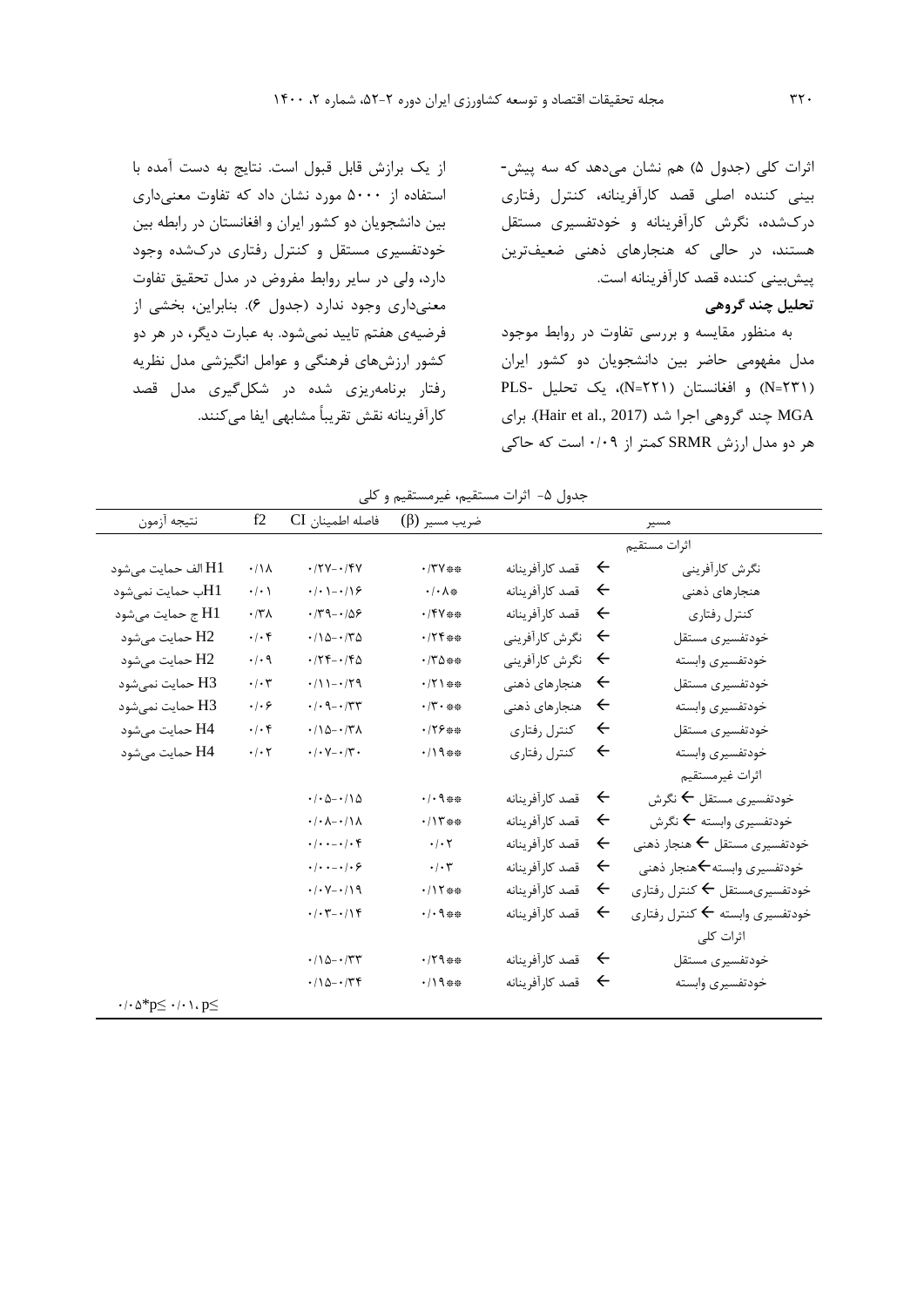| رر ت<br>۰۰ پ<br>يت<br>. رن |                                                                     |                            |                                                                |              |              |                  |  |  |  |
|----------------------------|---------------------------------------------------------------------|----------------------------|----------------------------------------------------------------|--------------|--------------|------------------|--|--|--|
| ارزش p                     | تفاوت مسير (β)                                                      | ضريب مسير (β) افغانستان    | ضريب مسير (β) ايران                                            |              |              | روابط            |  |  |  |
| $\cdot$ / Y $\tau$         | $\boldsymbol{\cdot}\, \boldsymbol{\cdot}\, \boldsymbol{\mathsf{f}}$ | $.77\lambda$               | $\cdot$ /٢٢                                                    | قصد          | $\leftarrow$ | نگرش كارآفريني   |  |  |  |
|                            |                                                                     |                            |                                                                | كارأفرينانه  |              |                  |  |  |  |
| .499                       | $\cdot$   $\cdot$                                                   | $\cdot$ / $\cdot$ 9        | $\boldsymbol{\cdot}\,/\boldsymbol{\cdot}\,\boldsymbol{\wedge}$ | قصد          | $\leftarrow$ | هنجارهای ذهنی    |  |  |  |
|                            |                                                                     |                            |                                                                | كارأفرينانه  |              |                  |  |  |  |
| $\cdot/\Delta$ .           | $\cdot$ / $\cdot$ $\epsilon$                                        | $\cdot$ /۴)                | $\cdot$ /۴٧                                                    | قصد          | $\leftarrow$ | كنترل رفتاري     |  |  |  |
|                            |                                                                     |                            |                                                                | كارأفرينانه  |              |                  |  |  |  |
| $\boldsymbol{\cdot}$ /۶٧   | $\cdot$ / $\cdot$ $\circ$                                           | $\cdot/1$                  | $\boldsymbol{\cdot}\,/\boldsymbol{\cdot}\, \mathsf{Y}$         | قصد          | $\leftarrow$ | خودتفسيرى مستقل  |  |  |  |
|                            |                                                                     |                            |                                                                | كارأفرينانه  |              |                  |  |  |  |
| $\cdot/\lambda$ .          | $\cdot$ / $\cdot$ $\cdot$                                           | $- \cdot / \cdot V$        | $- \cdot \cdot \cdot f$                                        | قصد          | $\leftarrow$ | خودتفسيرى وابسته |  |  |  |
|                            |                                                                     |                            |                                                                | كارأفرينانه  |              |                  |  |  |  |
| .705                       | $\cdot$ / $\cdot$ $\vee$                                            | .79                        | .777                                                           | نگرش-        | $\leftarrow$ | خودتفسيرى مستقل  |  |  |  |
|                            |                                                                     |                            |                                                                | كارأفريني    |              |                  |  |  |  |
| .708                       | .   . 5                                                             | .77V                       | $\cdot$ /٣)                                                    | نگرش-        | $\leftarrow$ | خودتفسيرى وابسته |  |  |  |
|                            |                                                                     |                            |                                                                | كارأفريني    |              |                  |  |  |  |
| .75                        | $\cdot$ / $\cdot$ 9                                                 | .77V                       | $\cdot/\lambda$                                                | هنجارهای-    | $\leftarrow$ | خودتفسيرى مستقل  |  |  |  |
|                            |                                                                     |                            |                                                                | ذهنى         |              |                  |  |  |  |
| .797                       | $\cdot$ / $\cdot$ 9                                                 | .157                       | $\boldsymbol{\cdot}$ /٣ ١                                      | هنجارهای-    | $\leftarrow$ | خودتفسيرى وابسته |  |  |  |
|                            |                                                                     |                            |                                                                | ذهنى         |              |                  |  |  |  |
| . 1.14                     | $\cdot$ /٣١                                                         | $.$ /۴۸                    | $\cdot/1$                                                      | كنترل رفتاري | $\leftarrow$ | خودتفسيرى مستقل  |  |  |  |
| $\cdot/\gamma$             | $\cdot/19$                                                          | $\cdot/\cdot$ $\mathsf{r}$ | $\cdot$ /٢١                                                    | كنترل رفتاري | $\leftarrow$ | خودتفسيرى وابسته |  |  |  |

جدول ۶- نتایج تحلیل چند گروهی



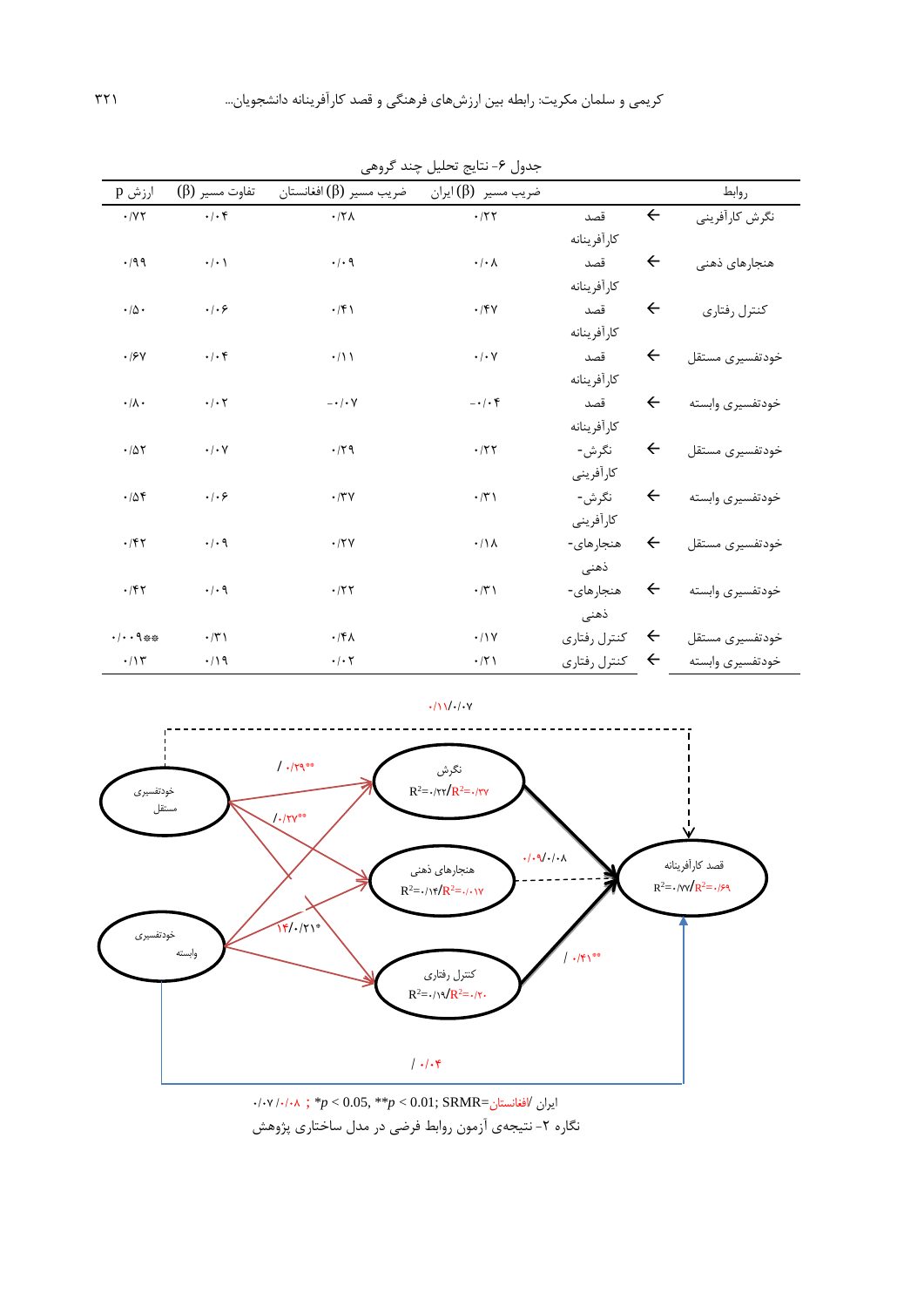**نتیجهگیري و پیشنهادها**

بر اساس نظریهي رفتار برنامهریزيشده و همچنین تحقیقات پیشین در زمینهي قصد کارآفرینانه، هدف پژوهش حاضر بررسی نقش ارزشهاي فرهنگی در شکلگیري قصد کارآفرینانه دانشجویان بود. در این پژوهش با استفاده از مدل معادلات ساختاري یک مدل میانجی بر روي یک نمونه از 452 دانشجوي کشاورزي در دو کشور ایران و افغانستان بررسی شد. نتایج این تحقیق به توسعه ادبیات قصد کارآفرینانه کمک میکند و به ویژه به نقش ارزشهاي فرهنگی در شکلگیري قصد کارآفرینانه در دو کشور فارسی زبان تاکید میکند. نتایج نشان داد که کنترل رفتاري دركشده قويترین ارتباط را با قصد کارآفرینانه دانشجویان در هر دو کشور دارد، ولیکن، هنجارهاي ذهنی رابطهي مستقیم معنی- داري با قصد کارآفرینانه نداشت. این نتایج با نتایج مطالعات قبلی در ایران همخوانی دارد ( Karimi, 2019, 2016). این نتیجه حاکی از آن است که شکلگیري قصد کارآفرینانهي دانشجویان بیشتر بر ملاحظات فردي مبتنی است تا ملاحظات هنجاري و اجتماعی. به عبارت دیگر، تصمیم گیري دربارهي حرفهي آینده ممکن است براي فرد اهمّیت زیادي داشته باشد و کمتر به عقاید و نظرات دیگران در این رابطه توجه کنند .(Karimi et al (.2017 یکی دیگر از دلایل احتمالی چنین نتیجهاي، میتواند آن باشد که مقیاس هنجارهاي ذهنی همهي گروههاي مرجع و افراد مهم براي فرد و براي کارآفرینی را در بر نمی گیرد (Zampetakis et al., 2015). دلیل سوم هم میتواند مربوط به رابطه غیرمستقیم هنجارهاي ذهنی با قصد کارآفرینانه باشد ;Linan & Chen, 2009 (2017 ,Trivedi. همچنین، رابطهي قوي بین کنترل رفتاري دركشده و قصد کارآفرینانه میتواند ناشی از شرایط اقتصادي و سیاسی دو کشور باشد. وقتی کشوري از لحاظ اقتصادي و سیاسی ثبات لازم را نداشته باشد و شرایط محیطی براي کارآفرینی مناسب نباشد، میتوان انتظار داشت که اطمینان فرد به تواناییهاي خود در راهاندازي و مدیریت کسب و کار، نقش تعیین کنندهاي در تصمیم او براي کارآفرین شدن داشته باشد ,Karimi( (.2016 با توجه به این نتایج، پیشنهاد میشود که سیاستگذاران و برنامهریزان آموزشی براي ارتقاء و

توسعه کارآفرینی در بین دانشجویان از راهبردهایی استفاده کنند که منجر به بهبود نگرش و خودکارآمدي دانشجویان شود. مثلاً آشنا کردن دانشجویان با کارآفرینان و ارایه الگوهاي نقش کارآفرینی درك آنها از کنترل رفتاري و نگرششان نسبت به حرفهي کارآفرینی به عنوان یک حرفهي امکانپذیر و مطلوب کمک میکند (Karimi et al., 2014). همچنین، سیاستگذاران می-توانند با تدوین سیاستهایی براي تخصیص بودجه، اعتبارات و یارانههاي مالیاتی به دانشجویان براي راه- اندازي کسب و کارهاي کوچک در خلال دوران تحصیل نقش حیاتی ایفا کنند و بدین طریق به کاشت بذر کارآفرینی در مراحل اولیه کمک شایانی نمایند.

یافتههاي پژوهش همراستا با پژوهشهاي پیشین (Linan et al., 2016; Karimi et al., 2019; Farrukh et (2019 .,al نشان داد که ارزشهاي فرهنگی پیش- آیندهاي مهمی براي عوامل انگیزشی در نظریه رفتار برنامهریزيشده هستند. این یافتهها از فرضیه تأثیر غیرمستقیم ارزشهاي فرهنگی بر قصد کارآفرینانه از طریق نگرشها (یعنی نظریه سلسله مراتب شناختی)، حمایت میکنند (Homer & Kahle, 1988). همچنین، این فرض اساسی نظریه رفتار برنامهریزي شده را تایید میکند که متغیرهاي بیرونی مانند ارزشهاي فرهنگی قصد رفتاري را از طریق پیشآیندهاي آن یعنی نگرش، هنجار ذهنی و کنترل رفتاري تحت تأثیر قرار میدهد .(Fishbein & Ajzen, 2010)

بر اساس نتایج، سطوح بالاي هر دو خودتفسیري مستقل و وابسته با نگرش مثبت به کارآفرینی ارتباط داشتند که در نهایت منجر به بهبود قصد کارآفرینانه دانشجویان میشود. هرچند که انتظار میرود رابطه بین خودتفسیري مستقل با نگرش قويتر باشد، اما یافتهها نشان داد که خودتفسیري وابسته نقش مهمتري در این زمینه بازي میکند. دلیل احتمالی آن میتواند مرتبط با زمینه فرهنگی جمعگرا در دو کشور باشد، هرچند این موضوع نیازمند بررسی بیشتر است.

همانطور که پیشبینی شده بود خودتفسیري وابسته رابطه قويتري با هنجارهاي ذهنی دارد. به علت این که افراد جمعگرا تمایل دارند بر منافع جمعی و روابط با دیگران تمرکز کنند ,Markus & Kitayama) (،1991 انتظار میرود تأثیر خودتفسیري وابسته بر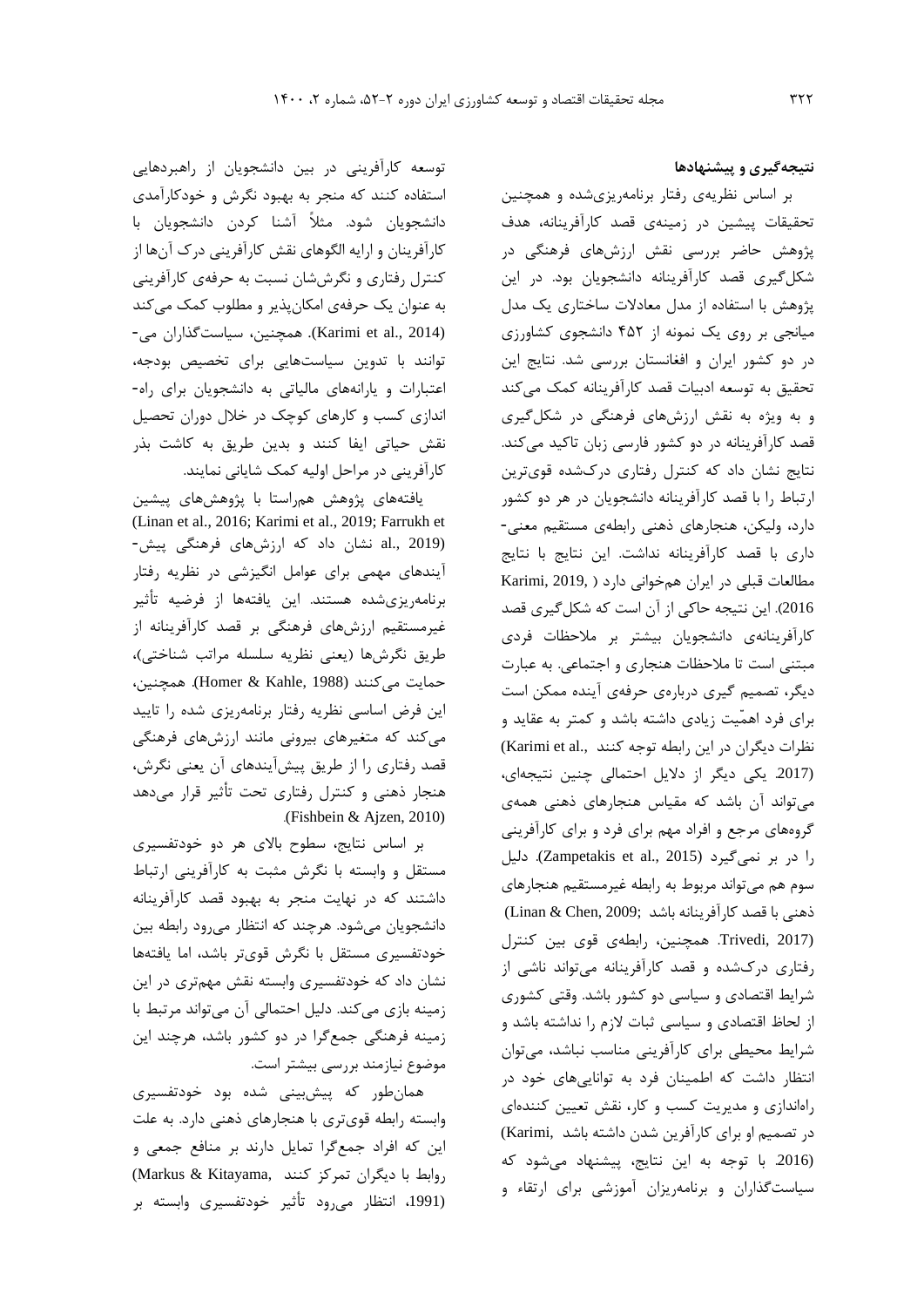هنجارهاي ذهنی بیشتر از خودتفسیري مستقل باشد. بونچر (1994 ,Bochner (در این زمینه بیان میکند جمعگرایان نسبت به فردگرایان به خواستهها و انتظارات زمینه اجتماعیشان حساستر و به نیازهاي دیگران پاسخگوتر هستند. سوم آن که کنترل رفتاري دركشده بیشتر تحت تأثیر خودتفسیري مستقل قرار داشت. افرادي که استقلال و پیشرفت فردي را ترجیح میدهند ممکن است یک احساس کنترل شخصی قوي را کسب کرده باشند و خودکارآمدي آنها در زمینه راهاندازي یک کسب و کار جدید افزایش یافته باشد که در نهایت منجر به بهبود قصد کارآفرینانه آنها میشود Karimi( (2019 .,al et. نتیجه مهم دیگر این پژوهش آن بود که روابط بین ارزشهاي فرهنگی و متغیرهاي نظریه رفتار برنامهریزيشده در بین دانشجویان کشاورزي دو کشور تفاوت معنیداري نداشتند. اگرچه این یافته نیازمند تحقیق و بررسی بیشتر است اما یک دلیل احتمالی آن میتواند آن باشد که افراد جوان نسل هزاره یا نسل Y ادراکات، ارزشها و نگرشهاي مشترکی دارند (Charters et al., 2011) و جهانیسازی نسبت به متغیرهاي زمینهاي هر یک از کشورها، تأثیر بیشتري بر روي دانشجویان داشته است.

همچنین یکی دیگر از نتایج قابل ذکر این پژوهش آن بود که هرچند هر دو ارزش فرهنگی بر عوامل انگیزشی مدل رفتار برنامهریزي شده تأثیر داشتند، اما در مجموع نقش خودتفسیري مستقل بیشتر از خودتفسیري وابسته بود و این یافته بیانگر این نکته است که ارزشهاي فردگرایانه براي حرفههاي کارآفرینانه و انتخاب شغل آینده مهم هستند & Knafo( (2002 ,Sagiv; 2004 ,Sagiv. بنابراین، باید آنها را هنگام مطالعه تعیین کنندههاي قصد کارآفرینانه مد نظر قرار داد.

با توجه به نقش ارزشهاي فرهنگی به ویژه خودتفسیري مستقل در بهبود پیشایندهاي انگیزشی قصد کارآفرینانه دانشجویان، دانشگاهها و دیگر نهادهاي آموزشی باید این ارزشها را براي ارتقاي کارآفرینی مورد ملاحظه قرار دهند. با توجه به این نکته که ارزشها در زندگی روزمره افراد ریشه دارند و در مراحل اولیه زندگی

شکل میگیرند، میتوان آنها را به عنوان بخشی از برنامه آموزشی مدارس در یک خط مشی بلند مدت کشور براي تشویق پیشرفت، تفکر مستقل، خلاقیت و حل مساله تلفیق کرد و بنابراین به فعالیت کارآفرینانه کمک کرد (2019 .,al et Morales(. ارزشهاي فردگرایانه ابزار مفیدي براي دانشآموزان و دانشجویان میباشد تا تصمیم بگیرند آیا آموزش کارآفرینی و رشته- هاي مرتبط با آن براي شغل آینده در کارآفرینی دنبال کنند یا خیر (2018 .Gorgievsk et al., 20

این پژوهش همچون هر پژوهش دیگري، داراي محدودیتهایی است. دادههاي این پژوهش با استفاده از پرسشنامه خود-گزارشی گردآوري شد که بیانگر آن است که احتمال اریب روش مشترك وجود دارد. اگرچه سعی شد حتیالامکان مساله اریب و دیگر مسایل واریانس روش مشترك با پیروي از پیشنهادهاي .al et Podsakoff) 2003 (کاهش داده شود، ولیکن نمیتوان احتمال اریب روش مشترك را کاملا حذف نمود. بنابراین، پیشنهاد میشود که پژوهشهاي آینده سعی کنند تا دادههاي خود را با استفاده از منابع چندگانه جمعآوري نمایند (مانند مصاحبه و مشاهده) تا بدین طریق احتمال اریب روش مشترك حذف شود. همچنین پژوهش حاضر از نوع مقطعی بوده و بنابراین استفاده از الگویابی معادلات ساختاري علیت را به اثبات نمیرساند. از آنجا که طراحی مطالعات طولی، فرصت بیشتري را براي بررسی علیت فراهم میآورند، انجام این کار به پژوهشگران توصیه میشود. در این پژوهش بر دانشجویان کشاورزي تنها دو دانشگاه در دو کشور تمرکز شده بود که تعمیمپذیري نتایج را محدود میکند. بنابراین، پیشنهاد میشود پژوهش مشابه در سایر دانشگاههاي دو کشور بر روي دانشجویان کشاورزي صورت گیرد تا با اطمینان کامل بتوان تعمیمپذیري نتایج را انجام داد. ولیکن، علیرغم این محدودیتها، پژوهش حاضر پیشنهادهاي مفید و ارزشمندي براي سیاستگذاران، آموزشگران و برنامهریزان آموزشی فراهم میکند و به آنها کمک میکند تا تصمیمات اثربخشی براي بهبود و افزایش رفتار کارآفرینانه اتخاذ نمایند و فرهنگ کارآفرینی را در هر دو کشور ارتقاء دهند.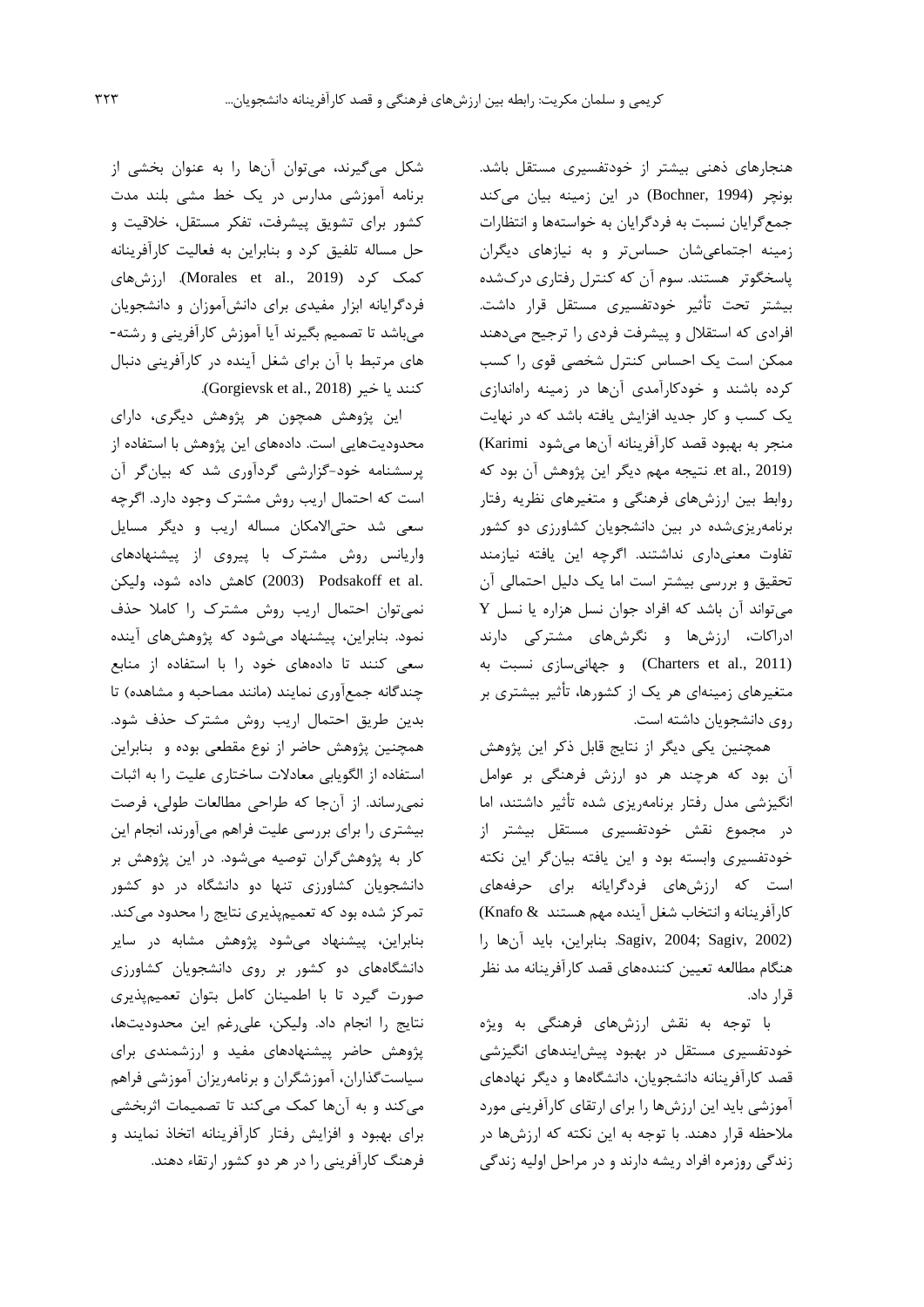#### **REFERENCES**

- 1. Ajzen, I. (1991). The Theory of Planned Behavior. *Organizational behavior and human decision processes*, 50(2), 179-211.
- 2. Ajzen, I. (2002). Perceived Behavioral Control, Self-Efficacy, Locus of Control, and the Theory of Planned Behavior. *Journal of Applied Social Psychology, 32*(4), 665–683.
- 3. Alam, M. Z., Kousar, S., & Rehman, C. A. (2019). Role of entrepreneurial motivation on entrepreneurial intentions and behaviour: theory of planned behaviour extension on engineering students in Pakistan. *Journal of Global Entrepreneurship Research*, *9*(1), 50-60.
- 4. Bandura, A. (1997). *Self-efficacy: The exercise of control*. New York: Freeman.
- 5. Bochner, S. (1994). Cross-Cultural Differences in the Self Concept: A Test of Hofstede's Individualism/Collectivism Distinction. *Journal of Cross-Cultural Psychology, 25*(2), 273-283.
- 6. Bowen, H. P., & De Clercq, D. (2008). Institutional context and the allocation of entrepreneurial effort. *Journal of International Business Studies*, *39*(4), 747-767.
- 7. Bruton, G. D., Ahlstrom, D., & Obloj, K. (2008). Entrepreneurship in emerging economies: Where are we today and where should the research go in the future. *Entrepreneurship theory and practice*, *32*(1), 1- 14.
- 8. Charters, S., Velikova, N., Ritchie, C., Fountain, J., Thach, L., Dodd, T. H., ... & Terblanche, N. (2011). Generation Y and sparkling wines: a cross-cultural perspective. *International Journal of Wine Business Research*, 23(2), 161-175.
- 9. Cho, H., J. So, & Lee, J. (2009). Personal, social, and cultural correlates of self-efficacy beliefs among South Korean college smokers. Health Communication, 24(4), 337-345.
- 10. Dogan, V., & Ozmen, M. (2017). Belief in environmentalism and independent/interdependent selfconstrual as factors predicting interest in and intention to purchase hybrid electric vehicles. *Current Psychology*, 1–12. http://dx.doi.org/10.1007/s12144-017-9705-6
- 11. Drnovšek, M., Wincent, J., & Cardon, M. S. (2010). Entrepreneurial self-efficacy and business start-up: developing a multi‐dimensional definition. *International journal of entrepreneurial behavior & research*, *16*(4), 329-348
- 12. Dumas, M., & Ter Hofstede, A. H. (2001, October). UML activity diagrams as a workflow specification language. In *International conference on the unified modeling language* (pp. 76-90). Springer, Berlin, Heidelberg.
- 13. Engle, R. L., Dimitriadi, N., Gavidia, J. V., Schlaegel, C., Delanoe, S., Alvarado, I., ... & Wolff, B. (2010). Entrepreneurial intent: A twelve-country evaluation of Ajzen's model of planned behavior. *International Journal of Entrepreneurial Behavior & Research*, *16*(1), 35-57.
- 14. Farrukh, M., Lee, J. W. C., Sajid, M., & Waheed, A. (2019). Entrepreneurial intentions: The role of individualism and collectivism in perspective of theory of planned behavior. *Education+ Training*.
- 15. Fayolle, A., Basso, O., & Bouchard, V. (2010). Three levels of culture and firms' entrepreneurial orientation: A research agenda. *Entrepreneurship & Regional Development*, *22*(7-8), 707-730.
- 16. Fishbein, M., & Ajzen, I. (2011). *Predicting and changing behavior: The reasoned action approach*. Psychology press.
- 17. Fornell, C., & Larcker, D. (1981). Structural equation models with unobservable variables and measurement error. *Journal of Marketing Research, 18*(1), 39-50.
- 18. Geletkanycz, M. A. (1997). The salience of 'culture's consequences': The effects of cultural values on top executive commitment to the status quo. *Strategic Management Journal*, *18*(8), 615-634.
- 19. Gorgievski, M. J., Stephan, U., Laguna, M., & Moriano, J. A. (2018). Predicting entrepreneurial career intentions: values and the theory of planned behavior. *Journal of career assessment*, *26*(3), 457-475.
- 20. Hair, J. F., Hult, G. T. M., Ringle, C. M., & Sarstedt, M. (2017). *A Primer on Partial Least Squares Structural Equation Modeling (PLS-SEM).* Thousand Oaks, CA: Sage Publications, Inc.
- 21. Hallam, C., Zanella, G., Dorantes Dosamantes, C. A., & Cardenas, C. (2016). Measuring entrepreneurial intent? Temporal construal theory shows it depends on your timing. *International Journal of Entrepreneurial Behavior & Research*, *22*(5), 671-697.
- 22. Hayton, J.C., George, G., & Zahra, S.A. (2002). National culture and entrepreneurship: a review of behavioural research. *Entrepreneurship Theory and Practice, 26*(4), 33-52
- 23. Henseler, J., Hubona, G., & Ray, P. A. (2016). Using PLS path modeling in new technology research: updated guidelines. *Industrial management & data systems*, *116*(1), 2-20.
- 24. Henseler, J., Ringle, C. M., and Sarstedt, M. 2015. A New Criterion for Assessing Discriminant Validity in Variance-based Structural Equation Modeling. *Journal of the Academy of Marketing Science*, 43(1): 115-135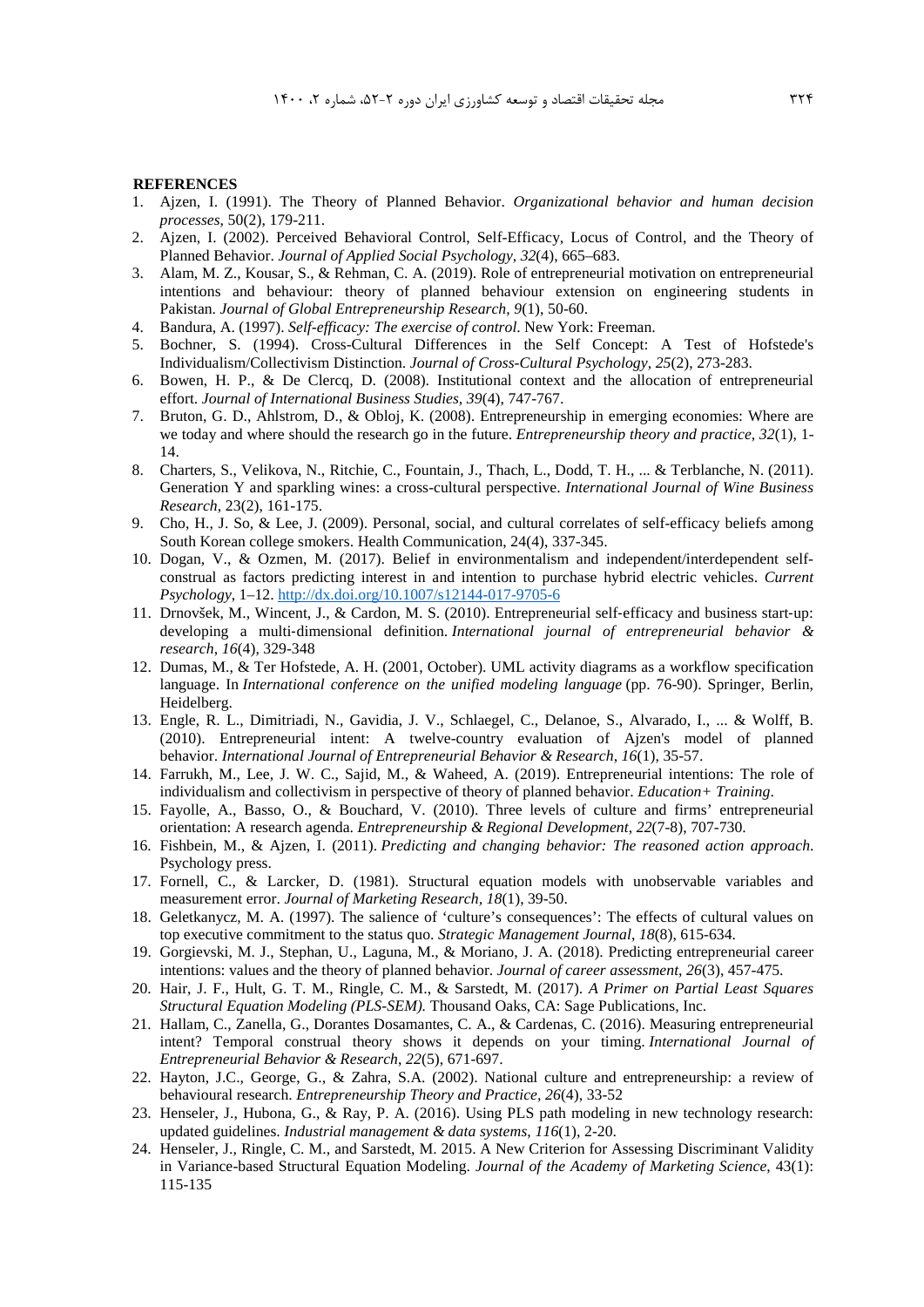- 25. Hofstede, G. (2003). What is culture? A reply to Baskerville. *Accounting, Organizations and Society*, *28*(7-8), 811-813.
- 26. Homer, P. M., & Kahle, L. R. (1988). A structural equation test of the value-attitude-behavior hierarchy. *Journal of Personality and social Psychology*, *54*(4), 638-646.
- 27. Iakovleva, T., Kolvereid, L., & Stephan, U. (2011). Entrepreneurial intentions in developing and developed countries. *Education+ Training*, *53*(5), 353-370.
- 28. Inglehart, R. (1997). *Modernization and Post-modernization.* Princeton: Princeton University Press.
- 29. Joshi, M., Joshi, G., & Pathak, S. (2020). Awareness, entrepreneurial event theory and theory of planned behaviour as antecedents of student entrepreneurial intentions: an Indian perspective. *International Journal of Business and Globalisation*, *25*(2), 170-184.
- 30. Karimi, S. (2016). Studying the Role of Emotional Intelligence in Developing Entrepreneurial Intentions of Agricultural Students (Case Study: Bu-Ali Sina, Razi, Kordestan and Lorestan Universities). *Iranian Agricultural Extension and Education Journal, 12(1), 71-84.* [In Farsi]
- 31. Karimi, S. (2020). The role of entrepreneurial passion in the formation of students' entrepreneurial intentions. *Applied Economics*, *52*(3), 331-344.
- 32. Karimi, S., Biemans, H. J., Lans, T., & Mulder, M. (2019). Understanding the Role of Cultural Orientations in the Formation of Entrepreneurial Intentions in Iran. *Journal of Career Development*, 0894845319880264.
- 33. Karimi, S., Biemans, H. J.A., Naderi Mahdei, K., Lans, T., Chizari, M., & Mulder, M. (2017). Testing the relationship between personality characteristics, contextual factors and entrepreneurial intentions in a developing country. *International Journal of Psychology,* 52, 227–240.
- 34. Karimi, S., Biemans, H., Lans, T., Chizari, M., & Mulder, M. (2014). Effects of role models and gender on students' entrepreneurial intentions. *European Journal of Training and Development*, *38*(8), 694-727.
- 35. Kautonen, T., van Gelderen, M., and Fink, M. (2015). Robustness of the theory of planned behavior in predicting entrepreneurial intentions and actions. *Entrepreneurship Theory and Practice,* 39(3), 655– 674.
- 36. Kirkley, W. W. (2016). Creating ventures: decision factors in new venture creation. *Asia Pacific Journal of Innovation and Entrepreneurship*, 10(1), 151-167.
- 37. Knafo, A., & Sagiv, L. 2004. Values and work environment: Mapping 32 occupations*. European Journal for Psychology of Education*, 19 (3): 255–273.
- 38. Liñán, F., & Chen, Y. (2009). Development and Cross-Cultural Application of a Specific Instrument to Measure Entrepreneurial Intentions. *Entrepreneurship Theory and Practice, 33*(3), 593- 617
- 39. Liñán, F., Moriano, J. A., & Jae´n, I. (2016). Individualism and entrepreneurship: Does the pattern depend on the social context? International Small Business Journal, 34, 760–776.
- 40. Lüthje, C., & Franke, N. (2003). The 'making'of an entrepreneur: testing a model of entrepreneurial intent among engineering students at MIT. *R&d Management*, *33*(2), 135-147.
- 41. Mancha, R. M., & Yoder, C. Y. (2015). Cultural antecedents of green behavioral intent: An environmental theory of planned behavior. *Journal of Environmental Psychology*, 43, 145–154.
- 42. Markus, H. R., & Kitayama, S. (1991). Culture and the self: Implications for cognition, emotion, and motivation. *Psychological Review*, 98(2), 224–253.
- 43. McCoy, S., Galletta, D. F., & King, W. R. (2005). Integrating national culture into IS research: The need for current individual level measures. *Communications of the Association for Information Systems*, *15*(1), 12.
- 44. Milfont, T.L., Duckitt, J., & Wagner, C. (2010). A cross-cultural test of the value-attitude-behavior hierarchy. *Journal of Applied Social Psychology, 40*(11), 2791-2813.
- 45. Mirak Zadeh, A., Shiri, N. & Hedaiatinia, S. (2014). Effect of Social Capital Dimensions on Entrepreneurial Intention of Agricultural Students. *Iranian Journal of Agricultural Economics and Development Research*, 45(2), 235-246. [In Farsi]
- 46. Morales, C., Holtschlag, C., Masuda, A. D., & Marquina, P. (2019). In which cultural contexts do individual values explain entrepreneurship? An integrative values framework using Schwartz's theories. *International Small Business Journal*, *37*(3), 241-267.
- 47. Moriano, J. A., Gorgievski, M., Laguna, M., Stephan, U., & Zarafshani, K. (2012). A cross-cultural approach to understanding entrepreneurial intention. *Journal of Career Development*, 39(2), 162-185.
- 48. Munir, H., Jianfeng, C., & Ramzan, S. (2019). Personality traits and theory of planned behavior comparison of entrepreneurial intentions between an emerging economy and a developing country. *International Journal of Entrepreneurial Behavior & Research*, *25*(3), 554-580.
- 49. Park, H.S., & Levine, T. R. (1999). The theory of reasoned action and self-construal: Evidence from three cultures. *Communication Monographs, 66*, 199–218.